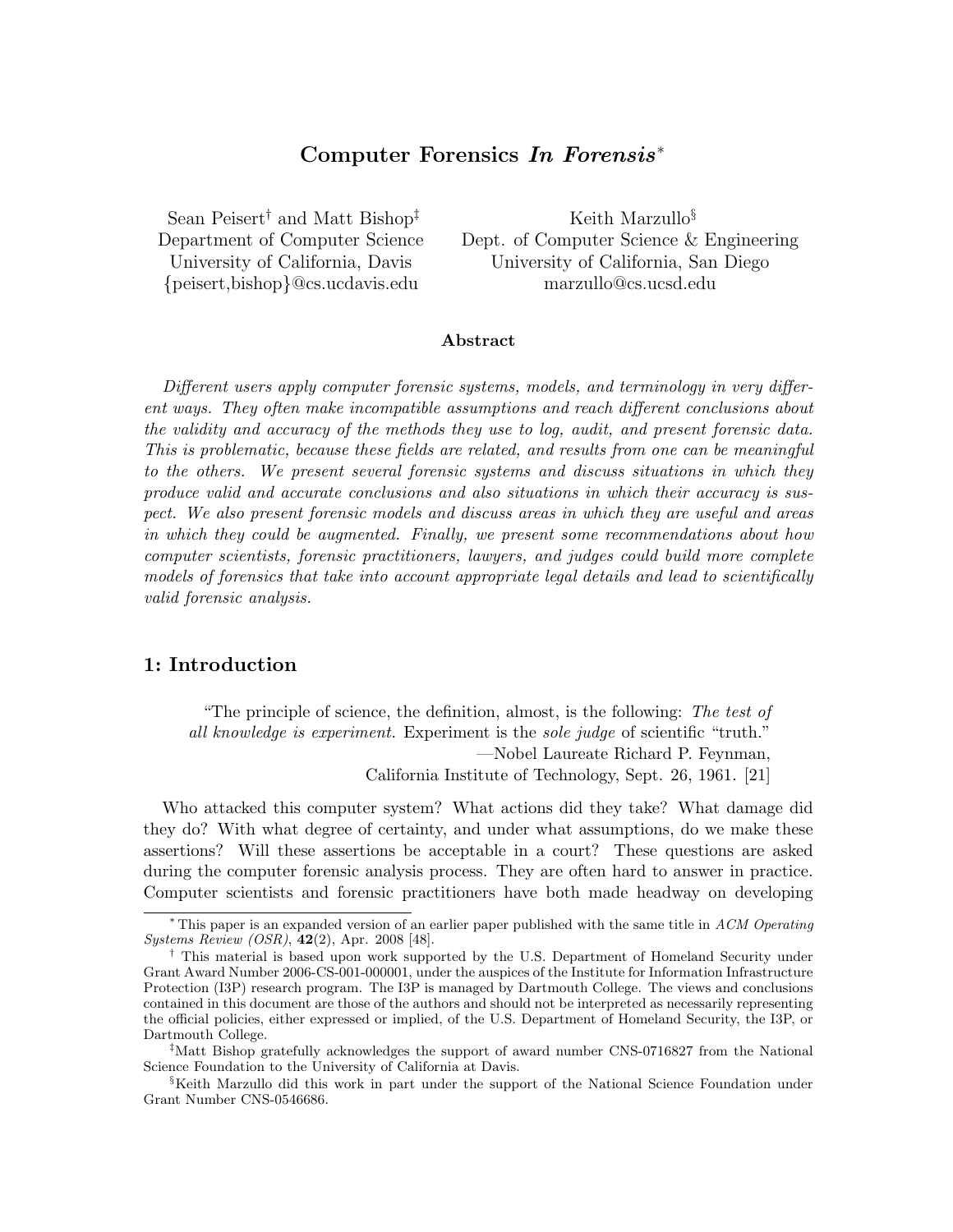functional systems for forensic analysis. Some of those systems are based on theoretical models that help to construct complete solutions, but there are serious and important gaps in these systems.

The field of *computer forensics* has become a critical part of legal systems throughout the world. As early as 2002 the FBI stated that "fifty percent of the cases the FBI now opens involve a computer" [26]. However, the accuracy of the methods—and therefore the extent to which forensic data should be admissible—is not yet well understood. Therefore, we are not yet able to make the kinds of claims about computer forensics that can be made about other kinds of forensic evidence that has been studied more completely, such as DNA analysis. The accuracy of DNA analysis is well understood by experts, and the results have been transformational both in current and previous court cases. DNA evidence has been instrumental in convicting criminals, and clearing people who have been wrongly convicted and imprisoned. DNA evidence condenses to a single number (alleles) with a very small, and well defined, probability of error. On the other hand, computer forensic evidence has matured without foundational research to identify broad scientific standards, and without underlying science to support its use as evidence. Another key difference between DNA and computer forensic data is that DNA evidence takes the form of tangible physical "objects" created by physical events. Contrast these to computer objects that are created in a virtual world by computer events.

Computer-based evidence has only recently become common in court proceedings, but its impact in the legal system has been significant. Cases are frequently decided on evidence obtained from computer systems—evidence that many experts claim is unreliable. Consider the recent case *State of Connecticut v. Julie Amero* in Norwich, Connecticut [16]. An elementary school substitute teacher, Ms. Amero was accused, tried, and convicted of contributing to the delinquency of minors because a spyware-infected school computer in her class displayed pornographic sites' pop-ups during her lecture. The legal system's lack of technical awareness resulted in a conviction that, while eventually overturned, permanently impacted Ms. Amero's life and diminished the credibility of our legal system. Judges and juries make inappropriate assumptions because they expect that computer forensic evidence in real life is as reliable and conclusive as it is on television. The impact of these assumptions cannot be undone merely by reversing a court decision. In many cases such as these, the forensic tools being used are accurate, but the *assumptions* made about them are wrong.

Most judges and lawyers do not understand actions and objects inside computer systems well. Therefore, the legal system is often in the dark as to the validity, or even the significance, of computer evidence. In many ways, computer forensics is behind other methods such as fingerprint analysis, trace evidence of soil samples, cigar ash, the timing of insect infesting corpses, and the chemical traces of poisoning [62] because there have been fewer efforts to measure and improve its accuracy.

For example, one problem arises when the traces of an attack have been altered so that the attack is hidden [60]. In this case, the data itself can be inaccurate or misleading. In other cases, the data may be accurate but not support the conclusions that are drawn. As an example, Mary may own a file, but there is no way to show that Tom was logged in to Mary's account during the time period in question.

Many technical disciplines used in forensic testimony produce results with well-defined margins of error. When technical evidence is presented, an expert witness is frequently asked to answer specific questions ("How fast would the car have had to be going for the metal to have crumpled like this?"). But in computer forensics, analysts are asked to tell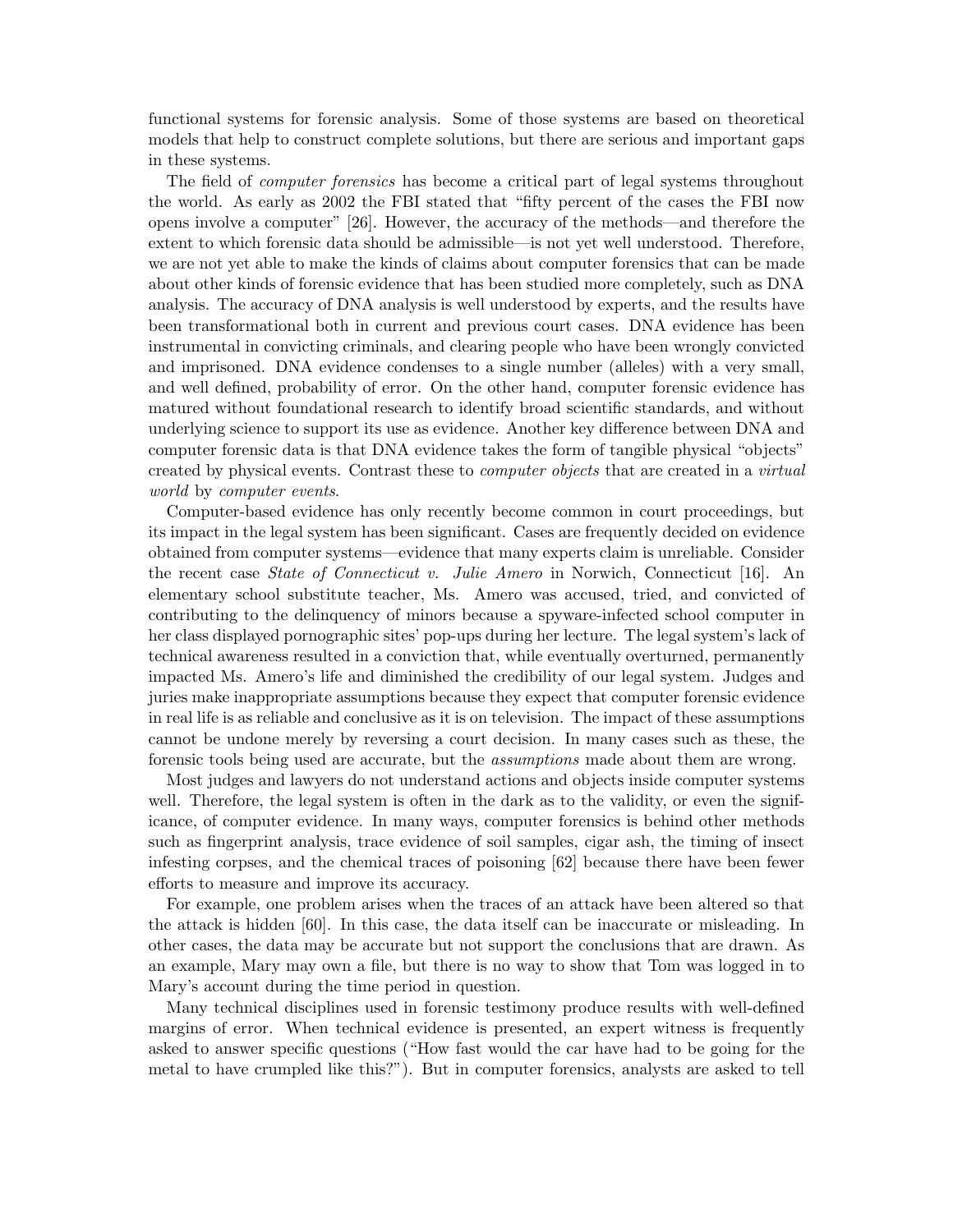complete stories—the meaning of a series of events, how those events were triggered, and who triggered them. Unfortunately, an expert may not be able to justify their answer rigorously because the limits of the methods used in computer forensics are not understood as well as those in, say, DNA analysis.

Few analysts are currently challenged to defend the validity of the results that their tools present. One reason for this could be that some analysts may feel that they can claim that the forensic software that they use has been certified by the U.S. National Institute of Standards and Technology (NIST) [39]. However, NIST tests how well tools conform to specific requirements of law enforcement staff; that is, against what the forensic tools are supposed to do. For example, according to the NIST Deleted File Recovery specification [40], the testing assumes that "the deleted file recovery tools are used in a forensically sound environment" (p. 6). In order to evaluate a particular instance of use of the tool, the analyst must know the characteristics of the environment in which the tool works well, and where it works poorly. Further, the NIST program does not provide metrics to determine how accurately a tool works; it simply determines whether a set of requirements are, or are not, met. In practice, "shades of grey" complement the NIST work on determining where the lines of "black" and "white" lie.

Computer scientists can take steps to move computer forensics into a more rigorous position as a science by being able to make well-reasoned and concrete claims about the accuracy and validity of conclusions presented in court. Our goal is to try to point out the confusion between forensic practitioners, law enforcement officials, and computer scientists, and to encourage a dialog, in hopes that the groups will begin to work more closely together in order to solve the critical problems that exist in the application of computer science to legal issues. We seek to help the different groups understand the steps that must be taken in order to make claims about computer forensic data, and under what conditions those claims are appropriate and when they are not. In this paper, Section 2 discusses the varying terminology used by the different people involved with computer forensics. Section 3 discusses the importance of developing common understanding among researchers and practitioners who use forensic techniques *outside* of the courtroom. Section 4 discusses the technology used by forensic practitioners, and that which has been developed by computer scientists. Section 5 discusses the notion of forensic models, how different groups use the term, and how the concept can be unified. Section 6 presents two case studies where forensic analysis is hindered by the lack of a unified model. Section 7 presents our conclusions on how forensic systems can ultimately be improved to advance computer forensics as a science.

### 2: Forensic Language and Terminology

Those involved in computer forensics often do not understand one other. Groups have evolved separately with only little interaction. Each group has largely separate conferences, journals, and research locations, and few attempts have successfully brought these groups together. Indeed, the language used to describe computer forensics—and even the definition of the term itself—varies considerably among those who study and practice it: computer scientists, commercial ventures, practitioners, and the legal profession. As a result, it is difficult for these groups to communicate and understand each others' goals.

Legal specialists commonly refer only to the analysis, rather than the collection, of enhanced data: "The tools and techniques to recover, preserve, and examine data stored or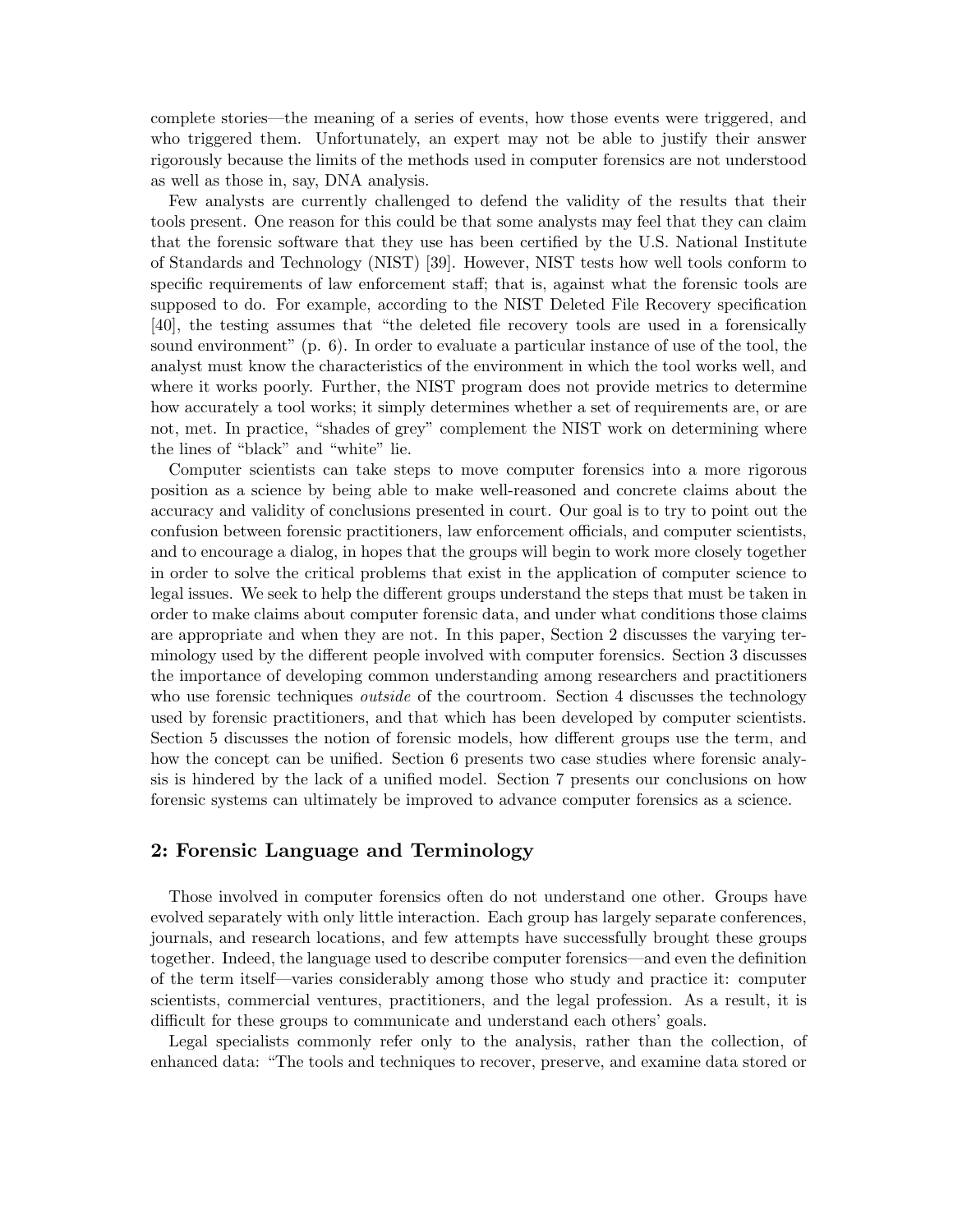transmitted in binary form." [28] By way of contrast, computer scientists have defined it as "[v]alid tools and techniques applied against computer networks, systems, peripherals, software, data, and/or users – to identify actors, actions, and/or states of interest."  $[66]$ 

Even within the computer science discipline, there is disagreement about terminology. "Software forensics" has been defined as "tracing code to its authors." [56] Some computer scientists focus largely on the *examination* of filesystem data [13], whereas others also include the collection of data [11, 15, 20, 34, 35, 57].

The term forensics derives from the Latin forensis, which meant "in open court or public," which itself comes from the term forum, referring to an actual location—a "public square or marketplace used for judicial and other business." [1] Contemporary use of the word *forensics*, therefore, generally continues to relate to law, and has come to mean "scientific tests or techniques used with the detection of crime." Thus, computer forensics implies a connection between computers, the scientific method, and crime detection. Digital forensics is largely used interchangeably with *computer forensics*, but implies the inclusion of devices other than general-purpose computer systems, such as network devices, cell phones, and other devices with embedded systems. However, largely everyone except academic computer science researchers use the term in connection with the law. Many computer scientists have simply been using the word "forensics" as "a process of logging, collecting, and auditing or analyzing data in a post hoc investigation."

The result of a lack of common language has been that frequently, the groups do not understand what each other considers important. Most computer forensic solutions in common use by law enforcement have not advanced significantly since The Coroner's Toolkit  $(TCT)$ , which was developed in 1999. To be sure, we have had significant technological progress, and tools like Sleuth Kit, that examine the filesystem, have been large steps forward. In addition, our ability to gather data has improved greatly; we now even have the ability to determine the contents of data stored in semiconductors [25]. However, there is still little understanding in any community as to when and how such techniques and tools are applicable in a court of law, and to what extent claims can be made about the data derived from them. Dan Farmer and Wietse Venema noted:

"Certainly the current set of software tools is not terribly compelling. Our own Coroner's Toolkit, while at times useful, could be much improved upon. Other packages—most notably the Sleuth Kit and EnCase—are worthy efforts, but they still have far to go. It's too bad that we have not progressed much further than the erstwhile dd copying program, but automated capture and analysis are very difficult." [20]

One of the reasons for the difference in terminology is the difference in goals. To computer scientists, computer audit trails have other uses than computer forensic data. For example, the analysis of audit trails can provide assurance that a machine is operating according to functional, reliability, and performance specifications. Audit trails may be used for billing and accounting purposes. The needs of accounting and debugging are often quite different from forensics.

Computer audit trails are not the only type of *computer forensic data* that law enforcement uses. For example, at present, the vast majority (80%) of cases considered by judges and law enforcement to be "computer crime" involve child pornography [36], and therefore, the vast majority of the forensic data used are simply files on a disk (or possibly files that have been deleted from the file catalog and subsequently recovered by analysts).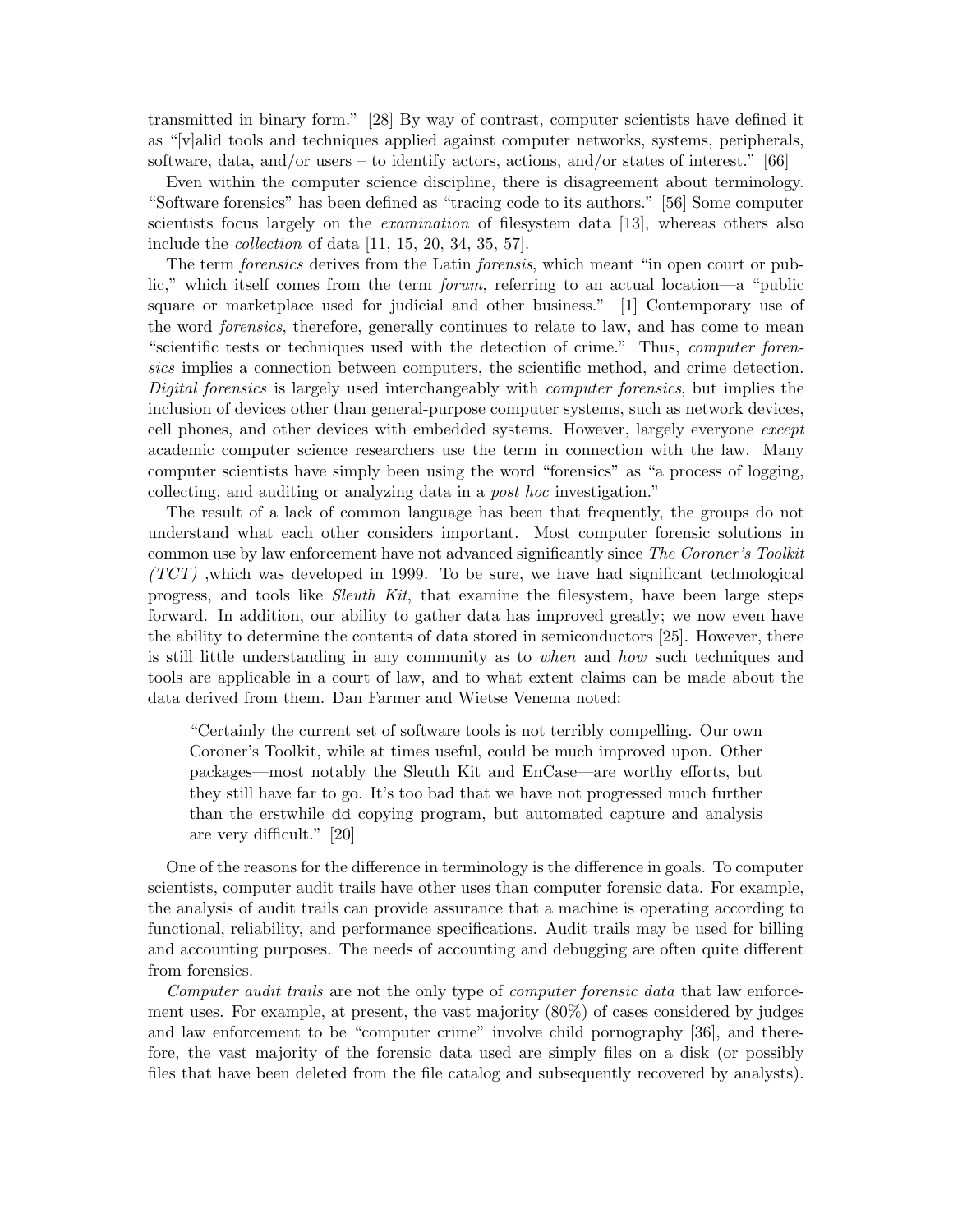Much more "computer crime" exists than law enforcement acknowledges or identifies, and there are many techniques that law enforcement is largely unaware of. Because the focus of law enforcement is on recovering files rather than discovering how the files entered the system, there is little emphasis on enhancing systems to collect such data. Therefore, the vastly enhanced solutions that computer scientists offer forensic practitioners are seen as unnecessary by the practitioners.

Computer scientists who are working with law enforcement officials should be driven by legal goals, but they need to understand those goals. Computer scientists also need to make their capabilities known. Forensic practitioners need to establish and communicate what they are looking for. Often, that is to tie an action or object to a specific person. Just as often, computer science cannot establish that fact with any reasonable degree of certainty. So, the question for judges and lawmakers is how precise the evidence needs to be. Must the possible range of perpetrators be reduced to one in ten or one in 1000? It is up to practitioners and policy makers, with input from computer scientists, to determine a set of requirements that can be implemented. It is up to computer scientists to build systems that fit these requirements, to validate and verify that the systems meet the requirements, and to specify the conditions under which the systems meet the requirements. Similar techniques can be used to provide defensible solutions not just to forensic practitioners and lawyers, but to any group (such as states and counties purchasing electronic voting machines or hospitals purchasing highly sensitive medical equipment) that need systems with measurable and verifiable accuracy.

## 3: Uses of Forensic Techniques Outside of the Courtroom

Forensic audit trails can have many uses. The courtroom is one of them, but not the only one. The notion that computer scientists often ignore legal issues has a reason: sometimes one simply does want to know what happened previously, for example, for the purpose of fixing an error, debugging, performance measurement, or compliance verification (e.g., HIPAA or Sarbanes-Oxley requirements, in the United States). Large institutions, be they a military sites, large companies, or government agencies, frequently simply wish to understand the events happening within their networks.

At other times, the issue could be specific and critical: to determine the outcome of a national election. Each entity needs to take into account different things than legal investigations, and certainly different things (such as a network device or a closed-circuit video) than one would need to take into account to investigate a single host. However, those needs are not yet well defined, and neither theoretical models nor implementations take them into account. For example, in some cases, the needs may even directly contradict, such as the ability to reverse engineer a malfunctioning voting machine vs. anonymity of the voter.

Many jurisdictions in the United States now rely on electronic voting machines (DREs or optical scanning systems) to determine the winners of elections. Electronic voting machines are a good example of a class of machines that produce output which should be beyond question. The public assumes that the ballots cast are recorded accurately, precisely, and reliably. The public assumes that the machines allow the correct number of votes per race per valid, registered voter, while protecting both anonymity and secrecy of the ballot. They also assume that the machines enforce other desired qualities, such as allowing each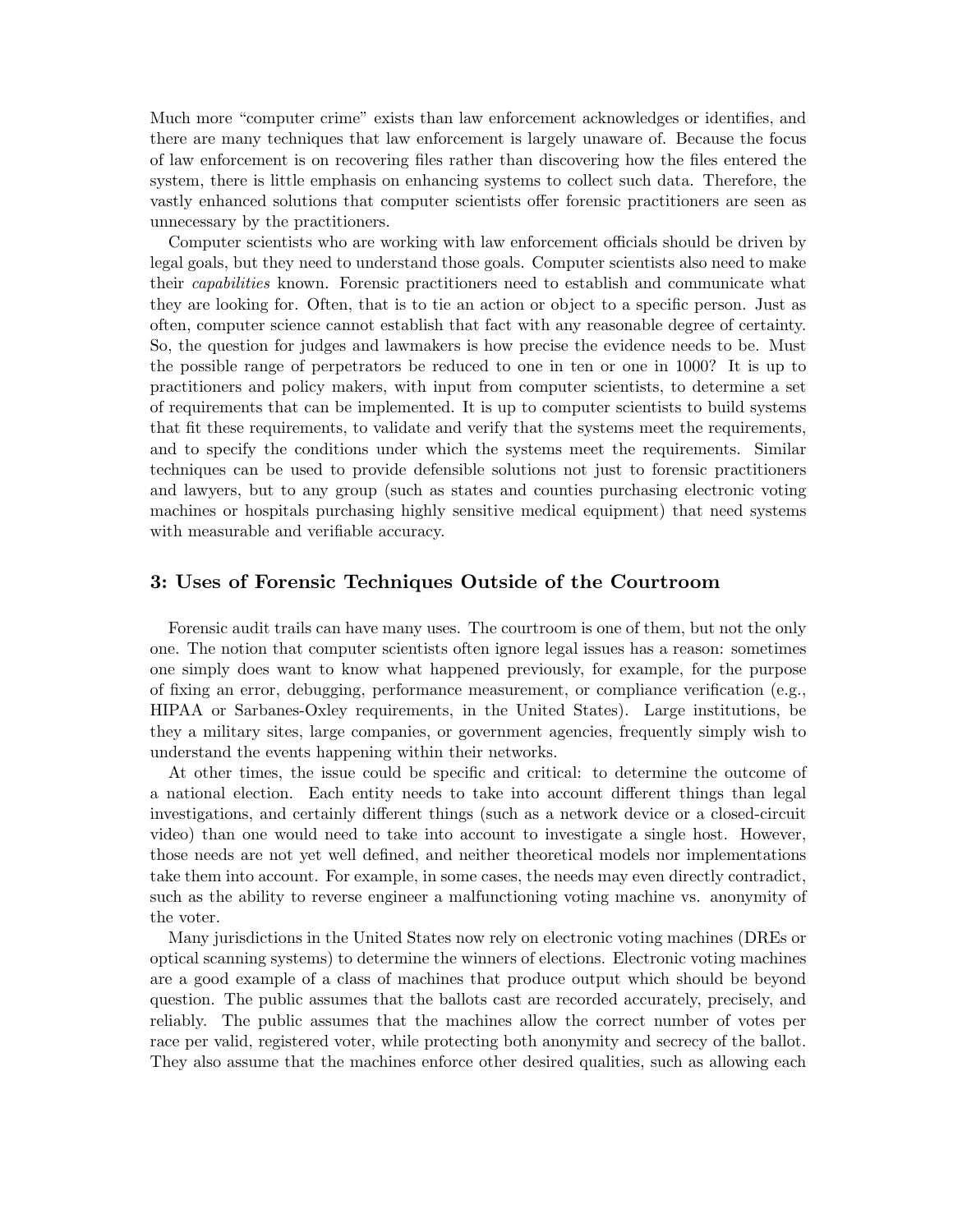authorized voter to cast no more than one ballot, and preventing ballots from being tied to the voter who cast it. But many engineering studies have challenged these assumptions [8, 9, 65, 22, 33]. Worse, assumptions differ between jurisdictions. For example, election officials in some states can have a precinct "revoted" (by recalling voters in that precinct) should they find problems with the management of the election there. However, other states (notably California) can invalidate elections, but cannot recall a precinct's voters to revote.

Those studies of electronic voting machines are important because many of the requirements of electronic voting systems also apply to tools for computer forensics on generalpurpose computer systems. And, indeed, if electronic voting systems were redesigned with forensic issues in mind, then forensic tools and techniques could help to measure the accuracy and reliability of electronic voting machines. The problem is that neither reliability and accuracy, nor the steps that must be taken to ensure them, are clear.

Consider the the electronic voting machines used in Goshen, New York, which functioned perfectly well until the vote tally exceeded 999 votes. At that point, the counter reset to zero [2]. The results of the election were invalid, and true counts will never be known. Here, the (implicit) assumption was that no voting machine would need to record more than 999 votes for a candidate. In the environment in which those systems were used, the assumption failed to match reality.

In many jurisdictions, electronic voting systems (DREs) are required to print a paper record of the votes cast, display it to the voter, and store this representation as well as the electronic representation of the vote. The paper is called a "voter verified paper audit trail" (VVPAT) and is used during election audits. If voters consistently cooperate, it works well for verifying that the system recorded votes properly, because each electronic ballot can be compared to the paper ballot. However, it works poorly as a forensic audit mechanism, because the paper ballots are not tied to specific events within the DRE. If there is an error, the VVPAT cannot provide conclusive evidence of what happened. Thus, asserting that a VVPAT is an "audit trail" for DREs is incorrect. It is an audit trail for votes, not for the systems that record the votes [64].

We now rely on electronic voting machines to provide the evidence which determines the results of our democracy in the United States. Yet two things are clear. First, is possible to make a system that performs its assigned tasks reliably. Given its narrow set of operating parameters, a voting system need not be a hugely complex system to design and implement. Second, however, is that no system is likely to ever stand on its own. It is always subject to the human policies which guide its use. We can live with a system that is confidential if the voter stands behind a curtain, as long as we know in advance that a curtain of a particular design is required. But what really are the assumptions that are made when it comes to electronic voting? The voting machine vendors certainly have not published a comprehensive list. The reality is that we simply do not have a thorough knowledge of the situation because metrics for scientifically measuring the accuracy, reliability, and validity of the machines under varying procedural assumptions, have not been developed.

## 4: Forensic Systems

In practice, forensic analysis of a computer system involves identifying suspicious objects or events and then examining them in enough detail to form a hypothesis as to their cause and effect. Data for forensic analysis can be collected by introspection of a virtual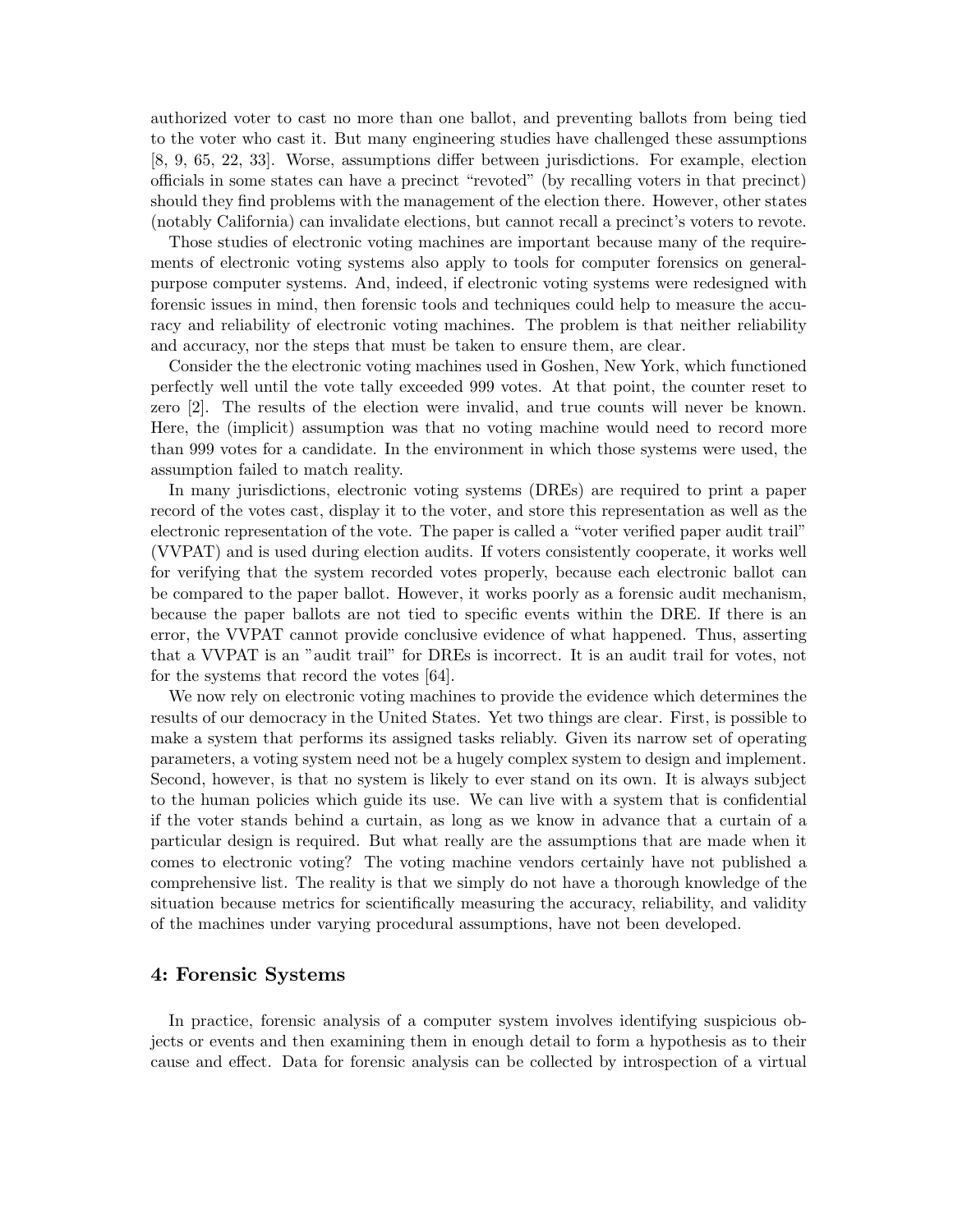machine during deterministic replay [17], as long as nondeterministic events can be logged, the overhead is acceptable, and the target machine has only a single processor (because multiprocessors introduce nondeterminism). Specialized hardware [38] can make nondeterministic event logging practical, but this kind of hardware is rarely available. Most existing tools simply operate on a live, running system, and look both at system and network-level events and files on a disk.

The concepts of "logging" and "auditing" have been around for a long time. Anderson and Bonyun first proposed use of audit trails on computer systems [4, 10]. They discussed the merits of certain data and the placement of mechanisms to capture that data, but did not discuss how the process of selecting data could be generalized. Throughout the early evolution of audit trails, sophisticated logging capabilities were developed for multiple platforms. However, the purpose was purely an ad hoc method of capturing data thought to be useful for investigatory purposes, and was not intended for legal use.

Two approaches to auditing are *state-based* and *transition-based* [7]. State-based auditing periodically samples the state of the system. This approach is imprecise—important information may be missed—and risks slowing a system unacceptably. Transition-based auditing monitors for specific events, which are more easily recorded. Both state-based and transition-based logging require deciding in advance on levels of granularity to record. But state-based logging also requires deciding the frequency with which to save state information, and finding the right balance between generated load and missing key information is difficult. As an example, debugging breakpoints and fault tolerance checkpoints are instances of state-based logging mechanisms. Both of these tasks can involve an iterative processes of logging, analysis, and replay. With debugging, when a bug is suspected, the analyst might insert a series of breakpoints to check the values of a number of variables at various points in time. If the analyst determines she needs more information, or if a fault occurs again before the breakpoint is triggered, then the breakpoints can be changed and the program re-run. But security and forensics do not allow an exact replay of the series of events leading to a suspected attack unless deterministic replay is used. The relevant information is only seen once. If an attack occurs between two captures of state information, traces of the attack may already have been removed by the time the second snapshot is taken. Therefore, in forensics, one must rely on specific events to trigger the logging mechanism. Thus, transition-based logging is generally the most appropriate.

Examples of successful tools include Tripwire [29], which records information about files, and TCP Wrappers [61], which records information about network communications. Additionally, The Coroner's Toolkit,<sup>1</sup> Sleuth Kit,<sup>2</sup> EnCase,<sup>3</sup> and the Forensic Tool Kit (FTK),<sup>4</sup> are all useful for analyzing filesystems and files that are present or have been recently deleted from filesystems.

Today, UNIX system log (syslog) entries, and the equivalents on other operating systems, are commonly used forensic data sources. However, these mechanisms were designed for debugging purposes for programmers and system administrators, and not for forensics [3]. Similarly, the Sun Basic Security Module (BSM) [41] and cross-platform successors are constructed based on high-level assumptions about what events are important to security, and not to answer specific forensic questions such as who committed a certain action. The

<sup>1</sup>http://www.porcupine.org/forensics/tct.html

<sup>2</sup>http://www.sleuthkit.org/sleuthkit/

<sup>3</sup>http://www.guidancesoftware.com/

<sup>4</sup>http://www.accessdata.com/common/pagedetail.aspx?PageCode=homepage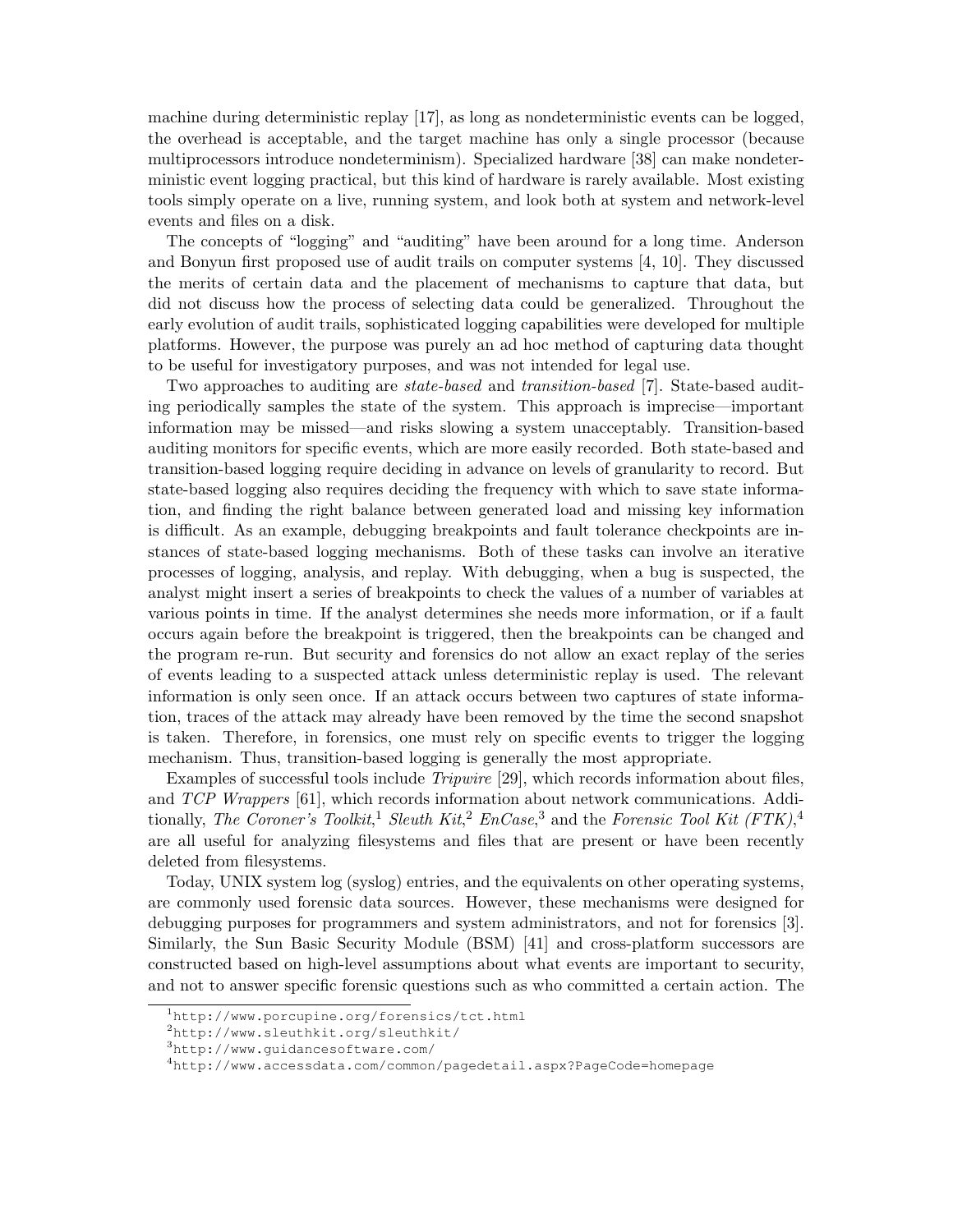most successful forensic work has involved unifying these tools using a "toolbox" approach [20, 42] that combines application-level mechanisms with low-level memory inspection and other state-based analysis techniques.

Most of the techniques that are currently used to gather information in court are an essential part of the forensic process, and probably should continue to be used. But we assert that their application is flawed. None of the forensic techniques currently used in court are sufficient to justify claims that implicate a specific person. It is not enough to recover a deleted file or view a standard system log. One has to know the history of files and the events that led up to their creation, viewing, deletion, and modification. Consider again the Amero case mentioned in Section 1. A criminal conviction requires (among other things) proving beyond a reasonable doubt that Ms. Amero intentionally downloaded child pornography onto the school's computer. Images might appear on a disk without the computer user knowing about them for many reasons—pop-up images on web sites may download files in the background and save them in the cache; the images could be part of unsolicited "spam" email; another person may simply have downloaded them, either to view the pornography themselves, or to implicate someone else. Many forms of malware are capable of commandeering a computer in order to store and/or redistribute porn. Such malware would have explained the images as well as the corresponding changes to the browser's history file, all done without Ms. Amero's consent or knowledge.

However, the forensic software used in the vast majority of court cases cannot make the distinction among these methods of file creation. Such software does not provide sufficient information to enable an analyst to reconstruct previous events rather than just objects, particularly when those events appear "ordinary," such as when committed by insiders [45]. In court, a jury must consider questions that are not as straightforward as whether a file exists or an action has taken place. The jury needs to know how the file got there and who took the action.

Sometimes information is accurate, but the claims derived from it are not supported by scientific experiments. More often, we are uncertain of the accuracy of the data. The ability to combine the information from forensic mechanisms to arrive at an understanding of the events behind an attack often relies on luck rather than on methodical planning. Specifically, an analyst who finds the machine immediately after an intrusion has taken place can gather information about that system's state before the relevant components are overwritten or altered. Otherwise, the analyst is forced to reconstruct the state from incomplete logs and the current, different state—and as the information needed to do the reconstruction is rarely available, often the analyst must guess. The quality of the reconstruction depends on the quality of the evidence present, and the ability of the analyst to deduce changes and events from that information. Often, tools cannot provide sufficient information because the level of granularity of the information they gather is far too high, or the data is difficult to correlate, or, even when several tools are used together, they do not record information from enough sources to perform a thorough forensic analysis. We are left with the question of which existing techniques work at all, and if so, when, and to do what?

Forensic analysis requires better data, and in particular data that can be collected without having to predict specific security vulnerabilities or exploits in advance. One way to do this uses a technique of logging function and system library calls as well as kernel calls [46].

BackTracker [30] uses previously recorded system calls and some assumptions about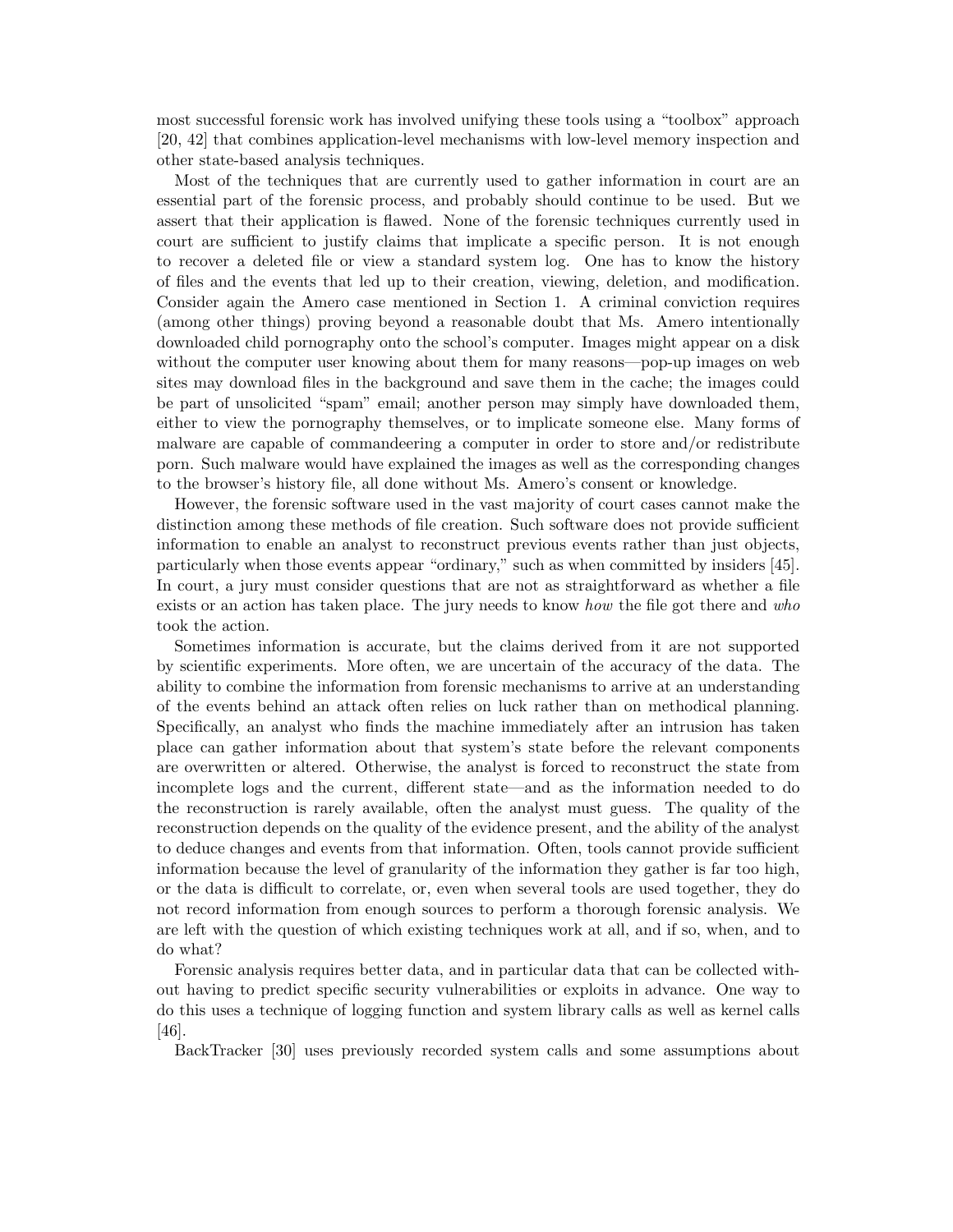system call dependencies to generate graphical traces of system events that have affected or have been affected by the file or process given as input. This addresses a problem of correlating data that many other logging and auditing tools have been unable to. However, an analyst using BackTracker may not know what input to provide, since suspicious files and process IDs are not easy to discover when the analysis takes place long after the intrusion. For example, identifying a file would show a graphical trace of the processes and network sockets that cause it to be there. But BackTracker does not help *identify* the starting point; it was not a stated goal of BackTracker, or its successors [53, 31]. Nor does BackTracker help to identify what happens *within* the process, because BackTracker is primarily aimed at a process-level granularity. Therefore, using BackTracker to answer questions about data that stand up as forensic evidence is not appropriate, even though the tool may appear to be perfectly accurate.

Data from intrusion detection systems has been proposed for use as legal forensic evidence [54, 58], and the admissibility and validity of the IDS data as evidence (rather than simply an early-warning system) has been studied [55]. More work is needed in this area, however. Indeed, it is not clear what admissible claims can truly be made from specific IDS-generated data.

Data describing actions on networks would seem to be simpler than data describing actions on hosts. But even here, the forensic situation is complicated. One can capture network traces, which are useful in understanding remote manipulation of systems. Sometimes even encrypted data can yield useful information about a system [32]. But sometimes tools that gather this information are simply unreliable [19]. Tools that gather network traces can drop packets—and those dropped packets could contain critical evidence. Attackers can forge packets designed to make the information that is collected confusing.

Data gathered from a host can be forged, too. For example, administrators can make their own syslog entries by altering the appropriate file, which is stored on a non-secure medium [52] or transmitted over a network using a non-secure protocol. How can we know that data in those logs has not been forged or tampered with?

This points to a key deficiency: the need to measure the accuracy of data before using it as scientifically valid evidence. This is a tricky problem; indeed, in some environments, it might be intractable [63]. However, this problem needs to be addressed. The scientific method must form the basis of measuring the accuracy of tools and techniques.

Earlier sections discussed how people who use systems or data from systems often make incorrect or invalid assumptions about the way the systems actually work. Similarly, many research efforts in computer science are conducted in ways that other scientific disciplines would view as not being scientifically valid [43]. That is, they fail to use techniques that have been validated using this process:

- 1. Define the question
- 2. Form a hypothesis
- 3. Perform an experiment and collect data
- 4. Analyze the data
- 5. Interpret the data and draw conclusions that serve as a starting point for new hypotheses
- 6. Publish the results (return to  $#3$  and iterate)

Consider the work in applying biological techniques to intrusion detection [27]. Though it was ultimately shown to be valid (and has been extended by many others) some of the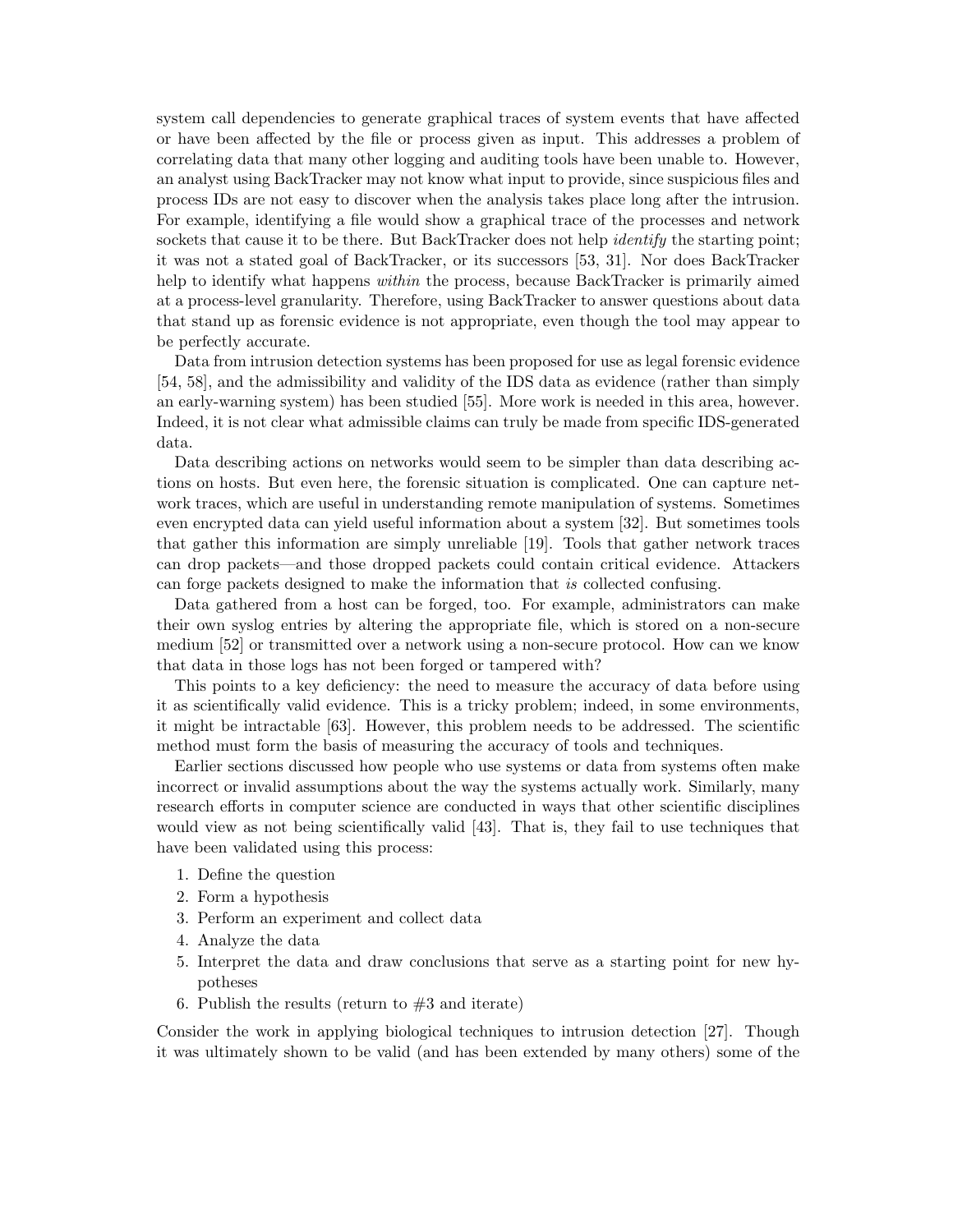data that was initially used to evaluate its effectiveness was shown to be flawed [59]. Before the eventual re-analysis of the technique, the impact such a discovery would have had on any ongoing legal case based on evidence collected by such an IDS is unclear. How much can we depend on individual software tools that have not been reviewed by disinterested parties, and whose reviews are not reproducible? Consider the problem of measuring effectiveness in intrusion detection in genera. A number of papers use the DARPA/Lincoln Labs network intrusion detection datasets as a method of evaluating their own techniques, despite the significant flaws shown in the datasets [37]. One of the reasons why researchers continue to use the datasets is because creating new datasets is hard, and getting them to be widely adopted (so that other, future methods can be compared directly with current ones) is perhaps even harder. Further, even those researchers who do create their own datasets often run their experiments in variable conditions, such that even if the dataset were properly captured, the experiment could not be reproduced exactly. This violates one of the fundamental tenets of scientific experiments mentioned above: reproducibility for third-party verifiability.

Once the accuracy of techniques have been established, we must develop and use models of forensic process to understand the circumstances under which it is appropriate to make claims about the data derived from the techniques.

### 5: Forensic Models

Forensic practitioners and computer scientists both agree that "forensic models" are important for guiding the development of forensic tools and techniques. Models generalize an ad hoc process to provide a framework that enables people to understand what that process does, and does not, do. The way in which each party use the term "model" has important differences. Practitioners define the term "model" as an abstraction of a process of examining evidence, regardless of whether the evidence is DNA or computer files [50]. The same process used for examining DNA evidence is mapped to computer files using the models. Computer scientists use "model" to mean a simplified description to assist calculations and descriptions. In computer science, a model represents an abstraction of something that contains sufficient detail to be useful as a predictive formula. Putting it bluntly (and somewhat unfairly), forensic practitioners think of models as recipes, while computer scientists think of models as simplifications of reality.

Each definition refers a predictive formula or mapping. The difference between the two is simply the level of abstraction. The computer science definition focuses most closely on linking a low-level series of events within an operating system to a higher-level event. The "calculation" refers to capturing nondeterministic events in order to predict and understand the deterministic series of events that follow. In discussing the mapping of recorded data to analyzed data, computer scientists sometimes refer to the data that is collected on a system already, and at other times refer to data the collection of which requires augmenting a system. The definition used by forensic practitioners looks at a higher level, which includes multiple steps: gathering, protecting, preserving, and analyzing data. That definition focuses on data collected from an existing system, rather than data that might be collected were the system modified. The practitioners' model emphasizes the broader forensic process because the practitioners consider the legal aspects of using the data. That is, the emphasis is not on a mathematically complete mapping and total understanding of the past events,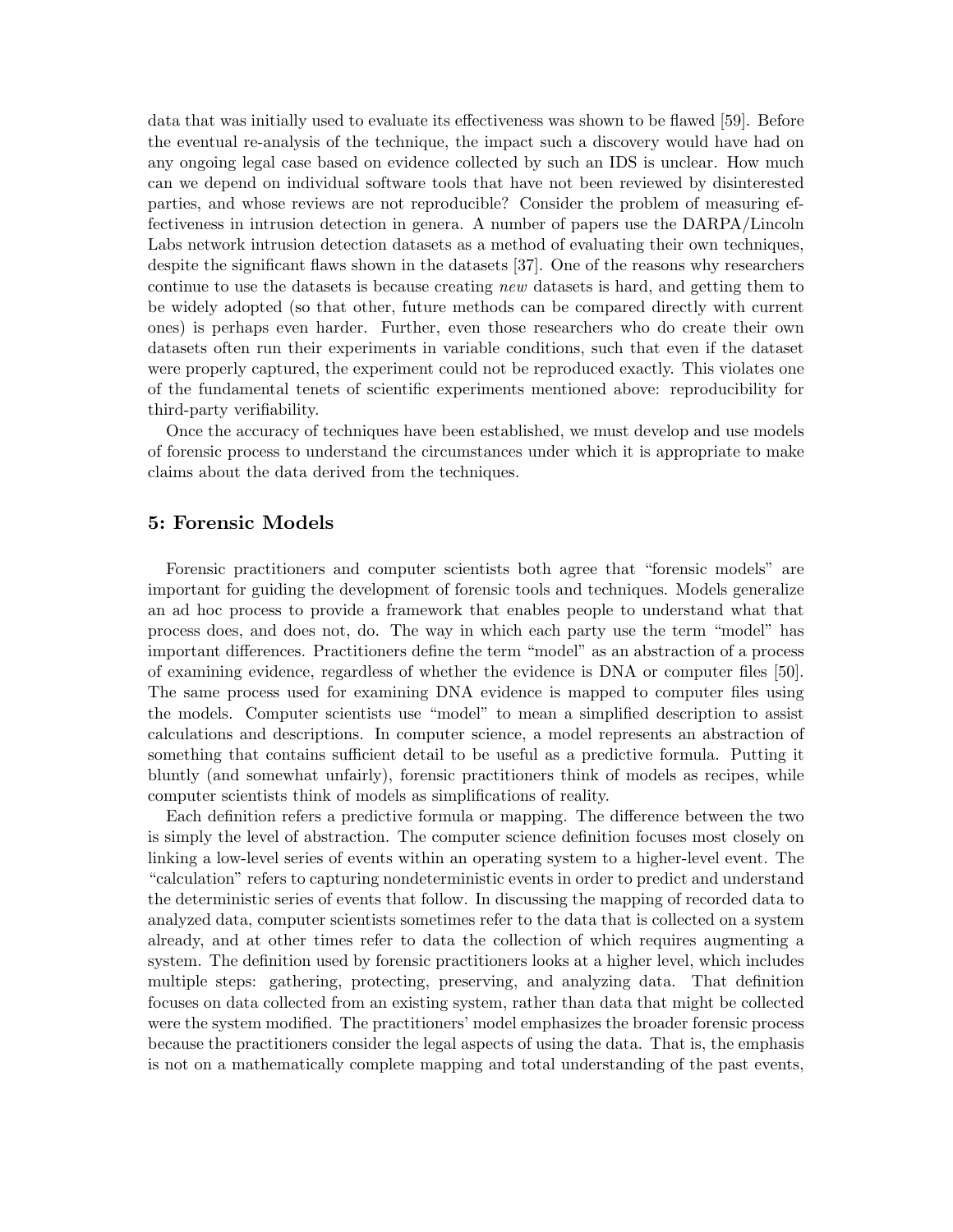but on practical elements of data collection and issues of admissibility, such as preserving the chain of custody of the evidence. Ideally, a definition of "model" should include both a low-level view of a system and a high-level view that takes physical, procedural, and legal elements into account, too.

The tools discussed in the previous section can be used to collect data specified by forensic models. The models should allow an analyst to determine when using existing tools is appropriate and when to develop new tools that better fit the needs of forensic practitioners. In some sense, the hypothesis describing events in enough detail to deduce cause and effect is the default model of anyone using those tools. We seek a more complete hypothesis, along with a measure of accuracy.

Numerous approaches by forensic practitioners and even computer scientists focus on the elements of computer forensics that relate directly to the law. Andrew's model [5]—a "process model"—consists of two principles (consistent results and static storage) and five laws (association, context, access, intent, and validation). The principles and laws define a mapping between data and the methods by which that data is collected and analyzed, and the admissibility of that data in court. The process model also defines possible outcomes, such as "can be shown to have occurred," "can be shown to be have likely occurred," "can be shown to be unlikely to have occurred," and "can be shown to have not occurred." As an example, the law of access is: "It must be demonstrated that the individual had access to the device at the time the data was created." The law specifies ways in which that fact can be shown, but ultimately, neither the law or the model in general specify how such a requirement can be implemented, and then how the implementation can be tested and measured.

Carrier created a model that maps the physical investigative process to the digital world [14]. The steps in a physical investigation include preservation of evidence, survey for evidence, documentation of evidence, search for evidence, crime scene reconstruction, presentation of a theory. During the search for physical evidence, Carrier first discusses how the physical search process will also turn up digital evidence in the form of disks and other digital media. He then discusses how the exact same steps in the physical process are necessary in the digital world as well, and feed back to create a more thorough crime scene reconstruction. Finally, Carrier discusses at a high level how some of the elements of a digital investigation map directly back to aid a physical investigation, such as digital photographs that identify real people. Carrier's model is useful and important. It teaches computer scientists how their tools and the resulting data are likely to be used by forensic analysts in an investigation. But it has a specific goal of mapping "physical to digital," which does not address the lower-level issues of the validity of computer forensic evidence or when it is appropriate to make claims about the digital evidence itself. Carrier's model is one example of high-level models of the computer forensic process, and is representative of the goals and style of other such models. However, this type of model must be merged with a lower level computer science-based model to be complete.

Computer scientists have also tried several approaches to construct forensic models. Gross [24] studied usable data and analysis techniques from unaugmented systems. He formalized existing auditing techniques already used by forensic analysts. One method involved classifying system events into categories representing transitions between system states. Then, he developed methods of analyzing the differences between system states to attempt to reconstruct the actions that occurred between them, using assumptions about the transitions that must have come before. In Gross's model, broad classifications of events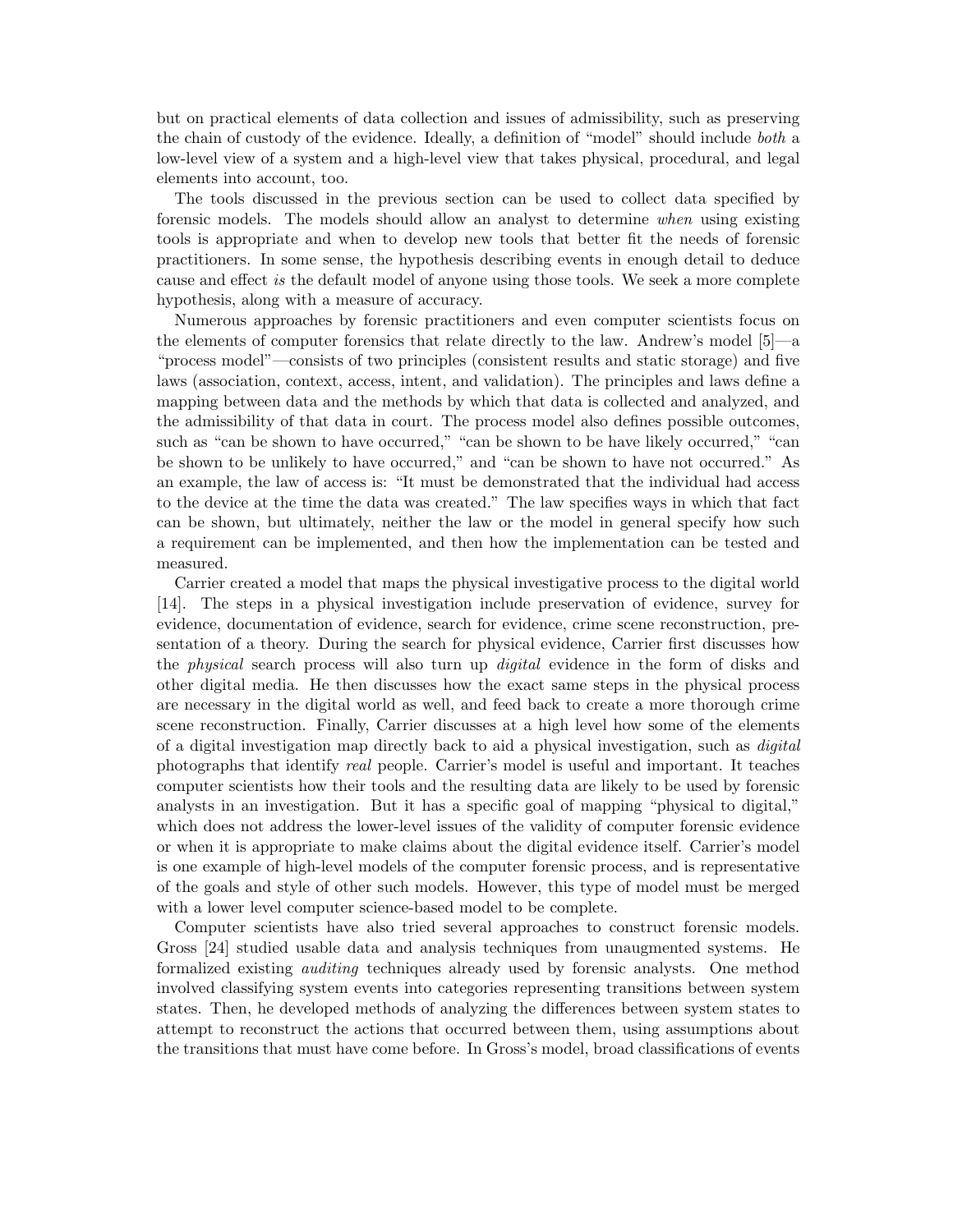included creation, deletion, storage, retrieval, query, and change. Each of those categories is represented in different scenarios in a computer system by a different mechanism. For example, in a process, "storage" and "retrieval" refer to swapping a process out to or in from disk, whereas when referring to an I/O device, "storage" and "retrieval" refer to sending or receiving information to or from the I/O device. By applying the classification for each scenario (processes, I/O, memory management, files, and the kernel) to an operating system, one can examine the data sources (e.g., system log messages from applications, and network connection information from TCP Wrappers) and apply the classifications to piece together the grains of the previous events.

Gross did not discuss a methodology for separating the relevant information from the rest of the system information. However, the process of building a model useful for legal purposes should address a methodology of understanding the information actually necessary to analyze specific, discrete events such as attacks. Most of Gross's research that focused on events focused on using available data that was already being collected on systems to improve analysis, and make it more efficient, as opposed to augmenting a system to collect necessary data that is not yet being collected. One area that did focus on augmenting systems was a model that included an entropy analysis of the relationship between a filesystem and a disk that could be used to recover previously-erased files. Both models that Gross developed *could* be highly useful to legal applications. However, on their own, they do not address goals of the models used by forensic practitioners, or the combined model that we wish to produce because they do not tell us how and when it is appropriate and valid to use data produced or recovered by the techniques in court.

Previous research in modeling systems has examined the limits of auditing in general [6] and auditing for policy enforcement [51]. However, neither of these efforts studied presenting useful information to a human analyst or requirements for legally admissible information. Other work [34] evaluated the effect of using different audit methods for different areas of focus (attacks, intrusions, misuse, and forensics) with different temporal divisions (real-time, near real-time, periodic, or archival), but again, the results focused primarily on performance rather than forensic value .

One framework that has focused on usability by a forensic analyst presented a mechanism that ties objects and events back to their origin [12, 11]. It binds labels to processes and system objects. This approach could be viewed as being similar to the approached used in BackTracker [30], but broader and more flexible. A simple example is a type of network traceback to look at a chain of ssh connections. The goal would be to determine the system that the chain of connections originated from, and if possible the originating process and user. The use of the model to build the mechanism differs from previous efforts to build computer forensic systems, because the process starts by asking what is necessary (i.e., data that helps to find the origin of a crime) and then helps to guide and augment the mechanisms to provide that data. The model could be a useful component of a broader model incorporating legal issues, but a lack of experimental data makes difficult gauging the actual usefulness of the model in practice.

Another framework from computer science is a scientific, hypothesis-based approach using finite state machine models to analyze events and objects in computer systems [15]. This approach links forensic data to the steps that must be taken to investigate the history of that data by answering specific questions through the observation of a controlled experiment. In this manner, the model follows the application of the scientific method. The model established multiple classes of analysis techniques that could be used to test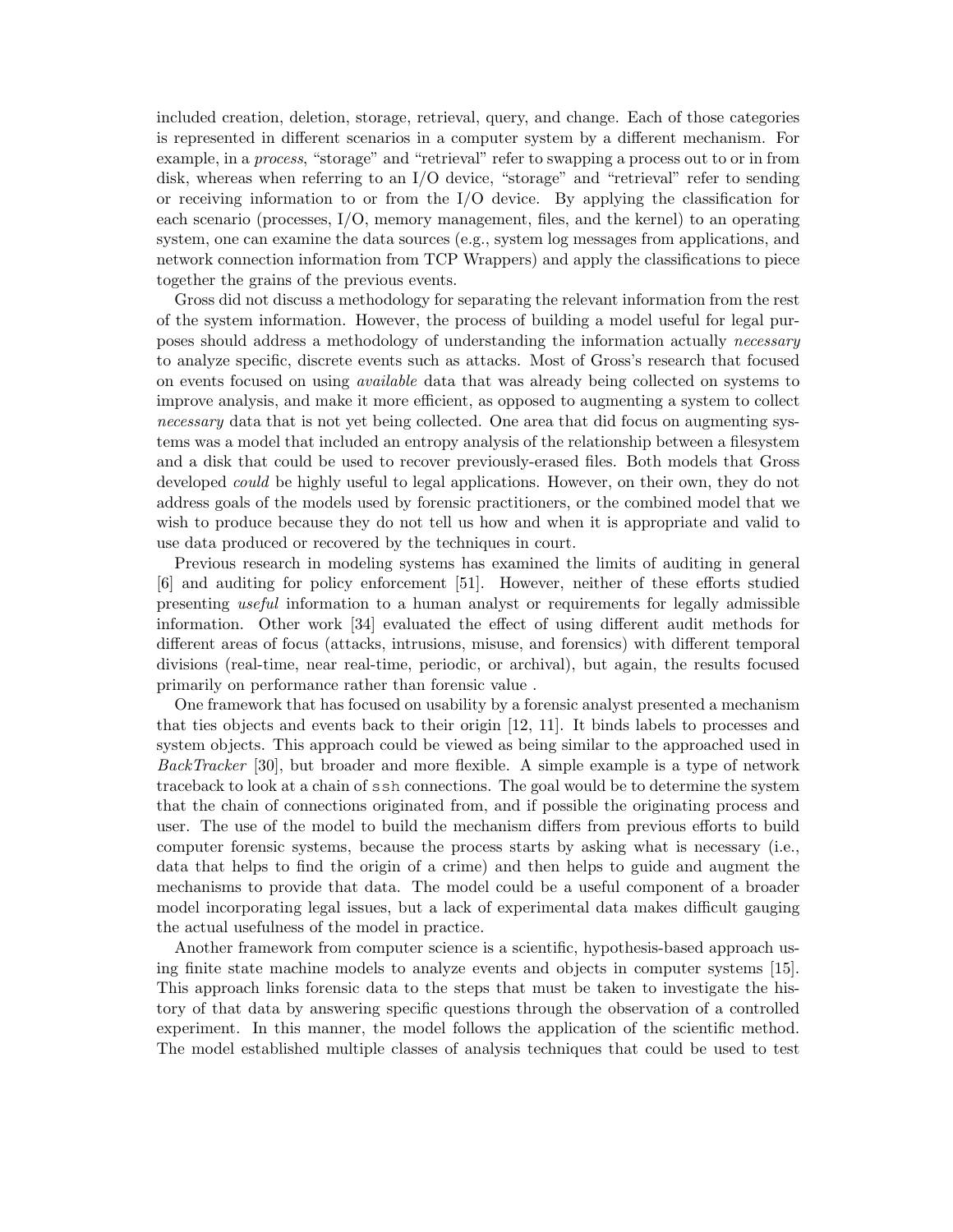hypotheses about forensic questions, and a proof demonstrated the classes to be complete.

For example, "does file  $X$  exist" seems like a simple forensic question, but understanding the validity of the answer raises multiple questions. How would we observe if the file existed? What are the capabilities of the system to store such data? In practical terms, can we test that hypothesis? The application of Carrier's model to court cases has not yet been demonstrated, nor has experimental data been developed to validate the implementation of the model in practice. Nevertheless, Carrier's approach demonstrates how the scientific method can be applied to a forensic model, which we believe is ultimately a crucial element of a complete model.

Previous work has discussed many of the problems and constraints in existing computer forensics tools and developed a set of principles to address those problems [45]. Those principles have been used to develop a solution [46]. But even there, assumptions underlie claims about the completeness and effectiveness of the solution. A systematic approach that guides forensic logging and auditing is necessary [47, 49]. A structured approach is needed for two reasons. First, understanding the landscape of possible objects and events must precede deciding whether a solution is complete. Second, understanding the problem allows the development of the relevant necessary and sufficient objects and actions. Indeed, the model is designed to investigate intruders attempting to achieve their goals. The model employs attack graphs based on intruder goals and violations of security policy to define the information that needs to be logged on a computer system in order to forensically analyze those events.

As an example of this model, consider an intruder trying to gain remote access to a UNIX shell without properly authenticating. The 1988 Internet Worm [18], a classic multi-stage, multi-exploit attack, exploited a buffer overflow vulnerability in fingerd, and several problems with other UNIX programs to break into systems. The attack caused denials of service by propagating to as many machines as possible, causing the systems to be swamped and unusable. Using this model, we can show that additional data would have simplified analysis of the worm, as follows.

The ultimate goal of the worm was to spread. The worm took the following steps, which are characteristic of a broad class of worms:

- 1. Run multiple exploits against a system.
- 2. Once on the system, invoke a shell running as the user who owned the process that was exploited, or as a user whose account was compromised (either by guessing a password or through trust relationships).
- 3. Spawn a copy of itself approximately every 3 minutes to refresh its appearance of use.
- 4. Meanwhile, try to spread to other machines.

The Internet worm could be modeled at a higher or lower level of abstraction. We choose a level appropriate for our analysis in which we model the known steps and attempt to place bounds on the unknown ones—the exploits—that are impossible to predict completely and too numerous to enumerate. In this case, the model considers each stage of the worm separately after having first been triggered by the initial remote access connection. The construction of the model then drives the specific forensic data needed for analysis. Since that forensic data is rarely recorded automatically by the system, gathering it may require modification to the system (via a kernel module, etc...) to capture the data.

Using a simple set of assumptions [44], we compared the effectiveness of that model and a previous approach, and both show promise. Ultimately, however, we wish to find a way of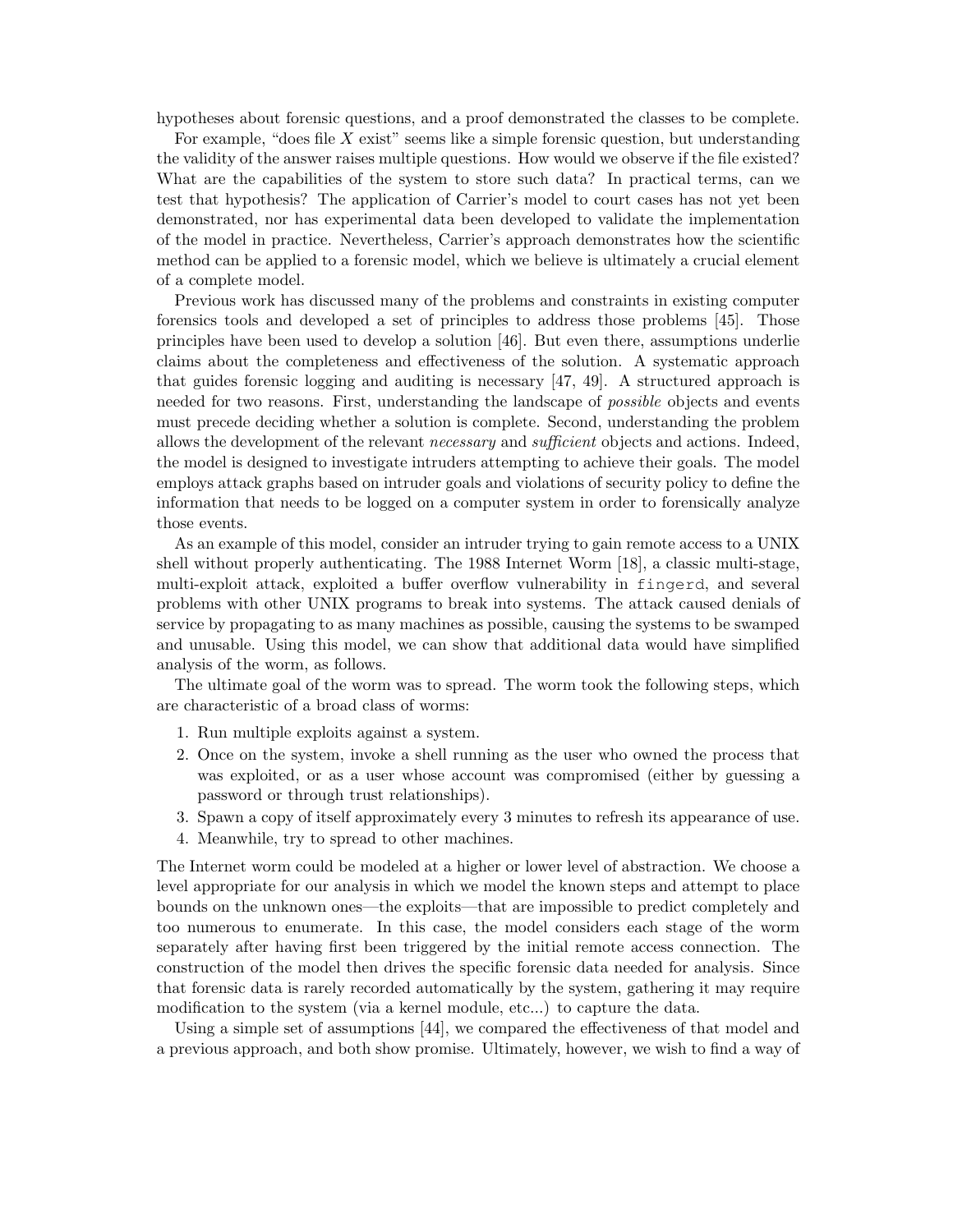rigorously and scientifically evaluating both approaches as well as the approaches of other existing and future forensic tools under the proper environment [43], which we hope will include legal applications.

None of the practitioners' models address forensic logging and auditing at a low enough level of abstraction that systems can be practically implemented using those models alone. Likewise, none of the computer science models—even those that focus on scientific method and addressing specific legal questions—can be applied to address the problems that make computer forensic data inaccurate or often invalid, due to open questions about the accuracy of measurements and/or validity about the meaning of the data.

One method of integrating models of different foci and levels of granularity is to first understand the needs of law enforcement, then apply a process model approach [14] to drive the understanding of intruder goals and a forensic logging system based on attack graphs [49]. Ultimately, one could use a hypothesis-based model [15] that uses the scientific method [43] to enhance the theoretical model and verify completeness. But the details of this method are complicated, and the solution is not so simple as this example suggests. However, it is an example of the kind of process and tools that must be used to develop a more complete solution.

Integrating the models, understanding the goals needs of law enforcement, and the capabilities of forensic systems will also lead to defining metrics to understand the value of forensic data. For example, how do we measure how well forensic methodologies and tools, capture data? Metrics should guide the nature and amount of data necessary to validate the metric, or refine it. One aspect of such a metric could be how well it maps the forensic data back to a particular attack or set of attacks. Ideally, each forensic "trace" should correspond to a single attack or vulnerability. However, if this is not possible, one could focus on metrics that simply minimize the set of possible attacks. This also helps refine the tools and techniques used to uncover the data. For example, suppose that three types of data from separate data sources are gathered, and from that data, it can be concluded that one of ten possible attacks was used. If it is possible to add one more type of data and reduce the number of possible attacks to two, but adding two other types of data reduce the number of attacks to three, the first is preferable in most cases. This suggests an obvious metric.

But the metric may be misleading. Perhaps the second case allows one more type of data to be added and helps to determine which of the three attacks were used, but the first case requires three more types of data to determine which of the two attacks were used. This suggests the metric should favor the second case over the first. Therefore, measuring the accuracy of forensic tools and technologies requires that the tools be related to the forensic evidence which they are to uncover. To understand the limits of these tools, one must also understand the nature of that which they measure, attacks and vulnerabilities.

The synthesis of the computer scientists' forensic models with the forensic practitioners' forensic models will ultimately result in a more complete and useful method for mapping the forensic data to the systems that are built to identify, collect, preserve, examine, analyze, and present it, and ultimately produce a legal decision. Undoubtedly, some of the tools suggested by the model will exist. For example, TCP Wrappers is a robust and reliable tool for collecting data about TCP network connections. This is important information in many models, and so TCP Wrappers is a reasonable tool to consider using when models require this data. At other times, the models will require data that existing tools do not gather, and then either new tools must be created or existing tools must be enhanced,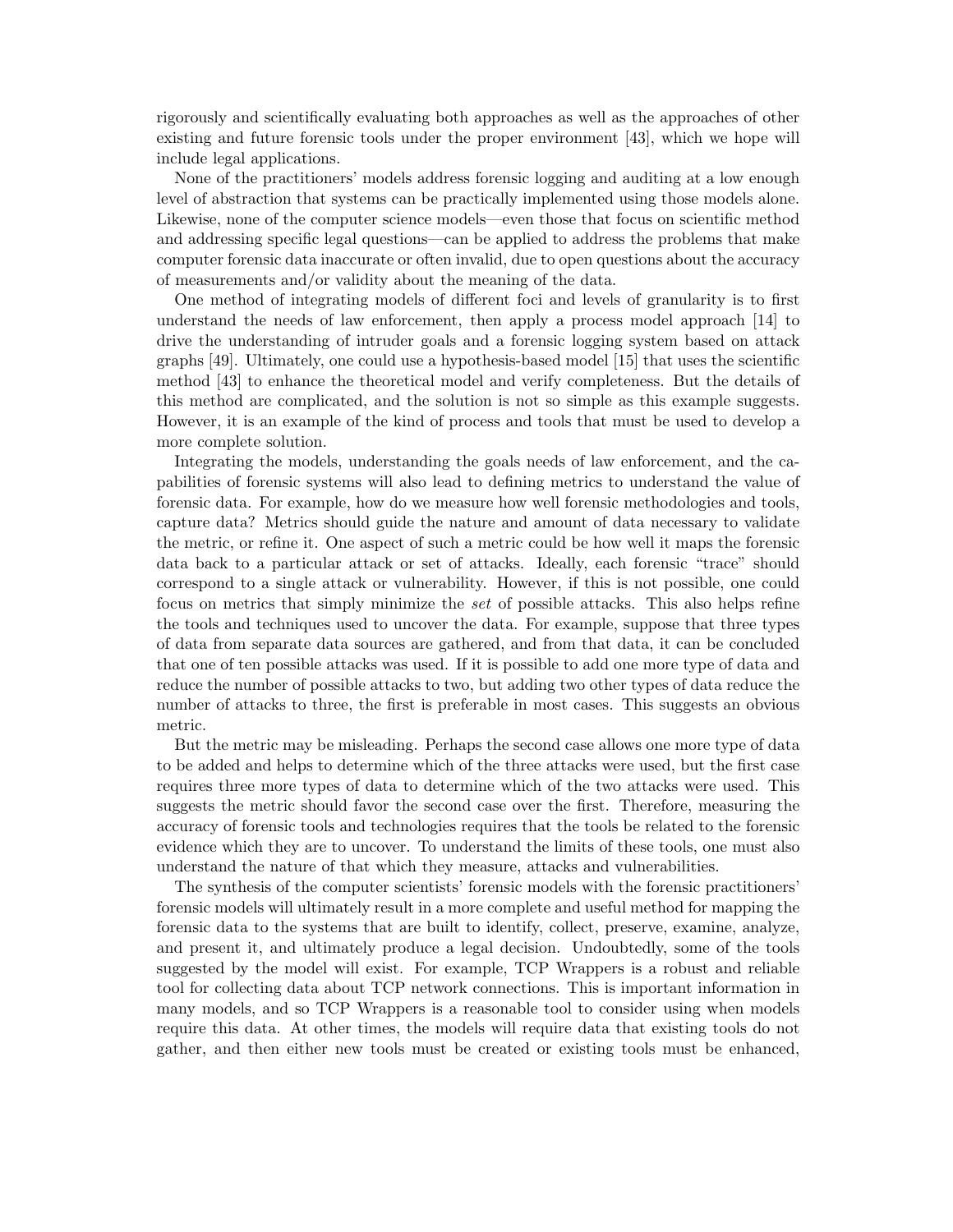to gather the required data. For example, a model may specify some requirements for securing the integrity and confidentiality of audit logs. TCP Wrappers does not do that on its own. The computer science-based forensic models demonstrate that it is possible to determine accuracy of logging and analysis methods by suggesting metrics for evaluating those methods.

But the models still do not indicate when the data is not valid. Biologists know how DNA evidence can be contaminated and what the relationships are between DNA taken from one individual and that individual's identical twin, other siblings, and parents. But computer science models ignore key questions that involve human procedure and how data is really created. Is a file on the system because Alice downloaded it or because Bob planted it? How can we tell the difference between Alice's actions and Bob's? The computer science models also ignore components of the most critical components of the rules of evidence that govern admissibility, such as ensuring that there exists a mechanism that records it with complete accuracy and that once stored, the data is inviolate.

#### 6: Case Studies

#### 6.1: Case Study #1: Gates v. Bando

We now present a high-level case study that demonstrates the problems that arise from considering only technical or only procedural uses of forensic data. In 1992, the Gates Rubber Company ("Gates") accused Robert Newman, a former employee, of violating Gates's intellectual property rights by stealing a computer program called "Life in Hours" when he left the employment of Gates and went to work at Bando Chemical Industries ("Bando") [23, 54].

Prior to going to trial, Gates obtained the hard drive from the system that they claimed the stolen software was used on. After analyzing the drive, Gates alleged that Newman had destroyed evidence by deleting the Life in Hours software from his system at Bando after being accused, along with documents created with Life in Hours (which would have implied that the software had been used). In particular, Gates pointed to a directory containing 45 file entries on the disk provided to Gates, but only 44 file entries on the disk provided to the court. Gates argued that the missing file (eventually recovered, because it was "erased" but not "wiped") demonstrated destruction of evidence as well as an attempt to mislead the court. Bando claimed to not know how the discrepancy could have occurred.

Eventually, Newman admitted that he had used a program to "clean up" his word processing files, but did not intentionally delete anything. The expert hired by Bando (Dr. Robert Wedig) pointed out that the "cleaning" program could have unintentionally deleted the files. Wedig also questioned how the discrepancy could have helped Bando, and therefore what reason Bando would have had for intentionally misleading Gates or the court. Finally, Wedig noted procedural errors made by the prosecution's expert (Robert Voorhees):

- 1. The program that used to recover the files, Norton Unerase, was copied to and run on the target disk. In doing so, 7-8% of the disk was overwritten.
- 2. All analysis should have been performed on a read-only backup image so that no possible tampering or alteration of the evidence could have occurred.
- 3. The creation dates of the files that overwrote the deleted files were not identified, and it could not be determined whether the files were deleted before or after the suit.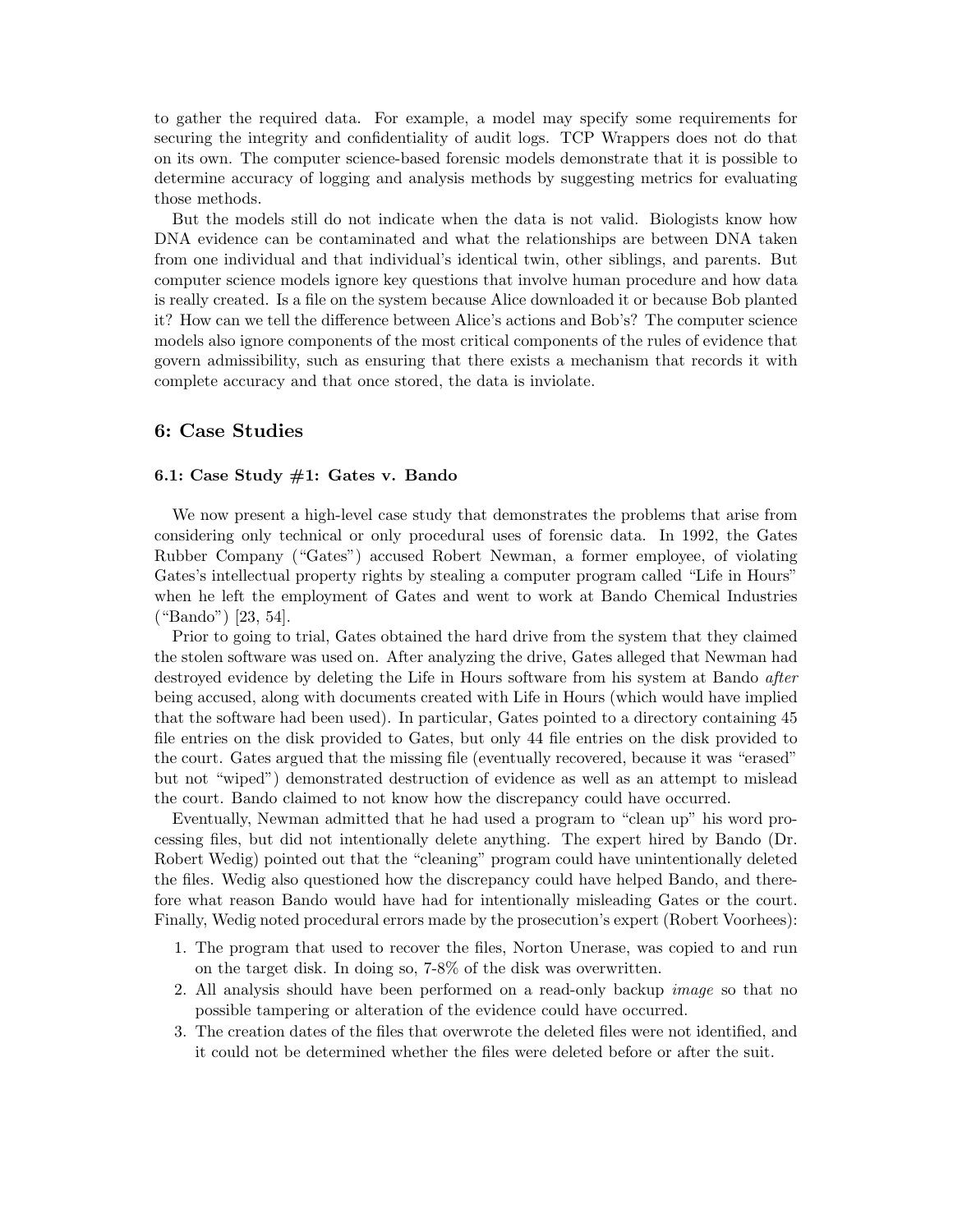In 1992, procedural standards for preserving evidence had not been established and technical issues relating to deletion, creation, and overwriting files on disk were not well understood by courts. These lack of standards led Voorhees to misinterpret the data, and caused Gates to spend millions of dollars and several years to pursue flawed litigation.

The problems that occurred in Gates v. Bando are still quite prevalent, as demonstrated in the Amero case (from Section 1) and many others. Though few cases involving digital evidence go to court today without efforts taken to preserve the evidence, a synthesis of procedure and technological understanding continues to lead to misinterpretation of data. Unfortunately courts and many 'experts' still have not made the transition to thinking of computers as evidence. The goal of obtaining provable facts, as opposed to probable facts has still not been realized for the purposes of litigation [54].

This case presents a clear scenario where understanding both technological and procedural (computer science and legal) requirements must be understood, merged, modeled, implemented, and followed for forensic data to be useful and used. In this case, the use of a model such as Laocoon could have helped to indicate the technological threats and a model of procedure could have helped to indicate the procedural threats. The integration of the two models could have helped either side (including the defense) identify the possible origin of the files, by helping to identify the assumptions involved: in this case, the incorrect assumption that the disk that was analyzed by the prosecution had been untainted prior to its admission into court as evidence in the Gates v. Bando case.

#### 6.2: Case Study #2: Electronic Voting

We now present a case study involving electronic voting that demonstrates the problems that arise from considering only technical or only procedural uses of forensic data.

In Florida, the election for the Congressional District 13 (CD13) showed an anomaly: the number of undervotes<sup>5</sup> was an order of magnitude higher than expected for such a highprofile, contentious race. Further, the same anomaly occurred in only one other race out of 25. As there were no VVPATs associated with the machines, the dispute was whether the voting machines correctly recorded the votes that the voters intended to cast. Some believed that the voters did indeed cast their votes for the race and so the source of the undervotes was malfunctioning voting machines. Others thought that the contentiousness of the race had caused voters to skip that particular race. A widely accepted explanation is that poor ballot design caused voters to miss the CD13 race on the ballot. Still, there is little physical evidence to support any hypothesis.

The State of Florida audited the election. Part of that audit involved dynamic testing of the voting machines to see if any problems not revealed before the election arose in this post- election testing. A second part involved a source code audit of the voting system to determine if any software vulnerabilities or flaws could have caused or contributed to the undervotes. The audit concluded that the examined software did not cause or contribute to that problem [65].

During the analysis, the investigators commented that if the machines had a VVPAT, that "audit trail" would have been of little help in the analysis. If the VVPAT showed the undervote, it would be echoing the current results, and again the question would arise whether the undervote was due to the voter not casting a vote for the particular race, or was due to a programming error: exactly the situation without a VVPAT. However, if the

<sup>&</sup>lt;sup>5</sup>An undervote is when a ballot is cast with no valid selection for a particular race.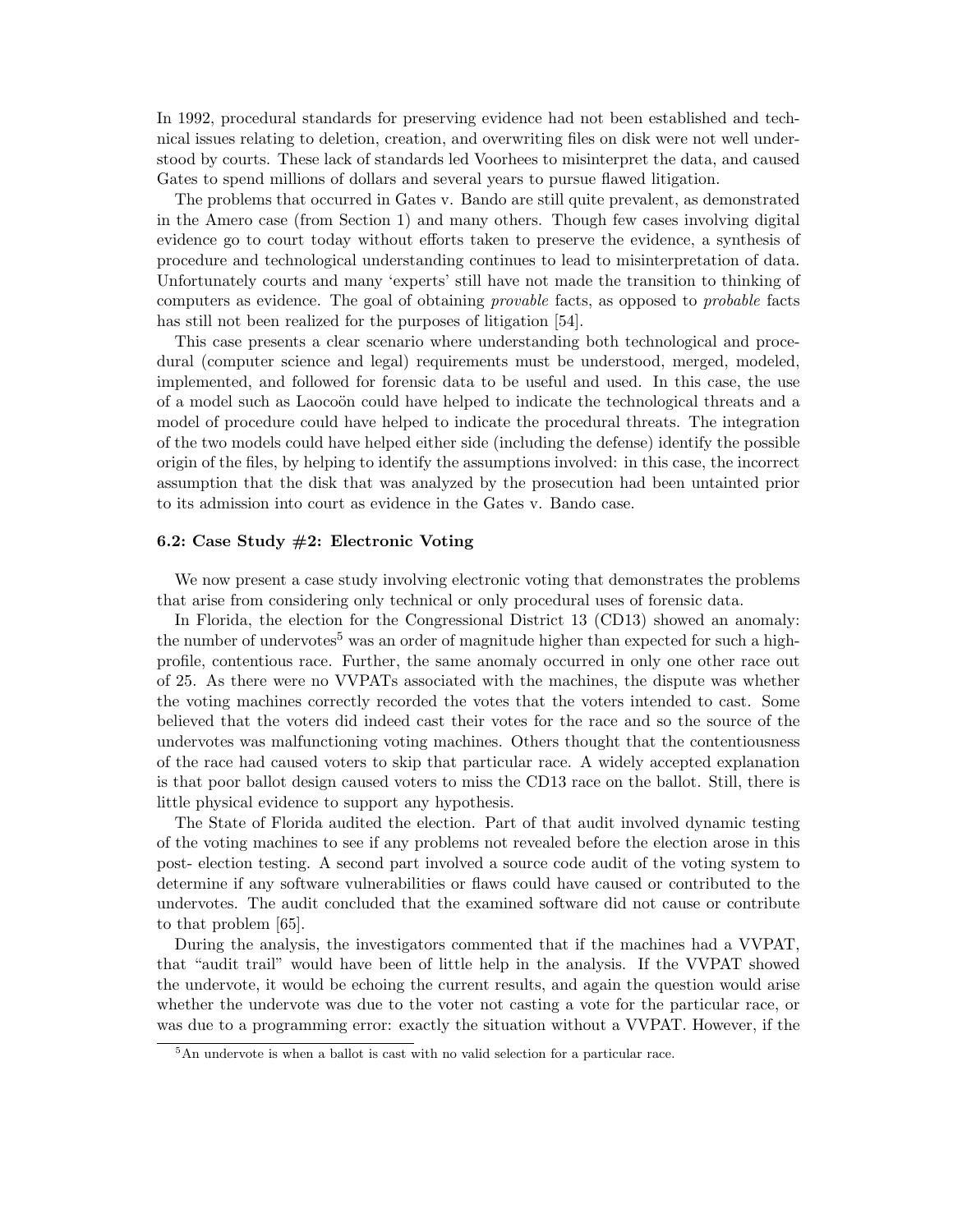VVPAT showed the voter having cast a vote for the race and the electronic count showed an undervote, then the investigators would know that an inconsistency occurred either before the vote was printed (in the case where a voter did not vote, and the VVPAT said she had) or after he vote was printed (in the case where a voter voted, and the electronic record of the ballot said she had not). Thus, the VVPAT could have confirmed that a problem existed without providing any guidance on where the problem might be. It could not have demonstrated that no problem existed.

So what auditing mechanisms would be useful to provide the information necessary to audit the system in a way that would uncover problems such as this? Specifically, what are the precise points in the system at which audit mechanisms should be placed and what data should those audit mechanisms record? Properly using appropriate data gathering mechanisms would enhance both security and integrity, because they could be used to track events on the system to detect malicious activity (security) as well as tampering, alterations, and errors involving the recording and counting of votes (integrity). We call the log generated by these mechanisms a forensic audit trail, or FAT, to distinguish it from the voter-verified audit trail (VVPAT).

But collecting a FAT also leads to a problem. Consider George, who wants to sell his vote. John says that he will pay George if George votes for a certain Presidential candidate named Thomas. John tells George to vote for Thomas by first voting for James, then changing his vote to Andrew, then back to James, then to Thomas. This sequence of votes (James/Andrew/James/Thomas) is highly unlikely to be accidental. If John sees this sequence in a FAT, he can guess that George probably cast that vote. This type of communication uses a covert channel, or a path through which people can communicate but that was not designed for such communication. This type of messaging is anathema to the U.S. election system in general because it enables the selling of votes. Any FAT must guard against this problem.

We believe that a model such as Laocoön  $[49]$  is particularly well suited for critical systems, such as electronic voting machines for several reasons. First, electronic voting machines have limited modes of operation compared to general purpose computing systems. Second, electronic voting machines have well-defined security policies compared to general purpose computing systems. For example, many possible violations of security policy on an electronic voting machine (e.g., changing or discarding cast votes) are easy to define precisely. The benefit of the model is that deriving or knowing the methods for violating the policieswhich is known to be difficultare not necessary to pre- define. The result is that only the information that is necessary to analyze to understand the violations or suspected violations is recorded. Without the model, system designers would either have to guess about what is important (creating the risk of missing something) or record everything (thus overwhelming both the auditing system and the human analyst).

However, most importantly (and most difficult) in this case, Laocoon provides a technological framework for balancing balance secrecy and anonymity needs with auditing. Protecting and secrecy and anonymity is the law in many states in the United States. By using Laocoön to first systematically characterize both attacker and defender goals, one can then more easily characterize the threats and targets. By understanding the context of attacks and failures better, an analyst can weigh forensic metrics against privacy metrics to evaluate what information can be revealed to the auditors and therefore what, of the requirements given by Laocoön, can and cannot be safely recorded. In this manner, if a particular state does not want auditors to be able to see how voters cast their ballots,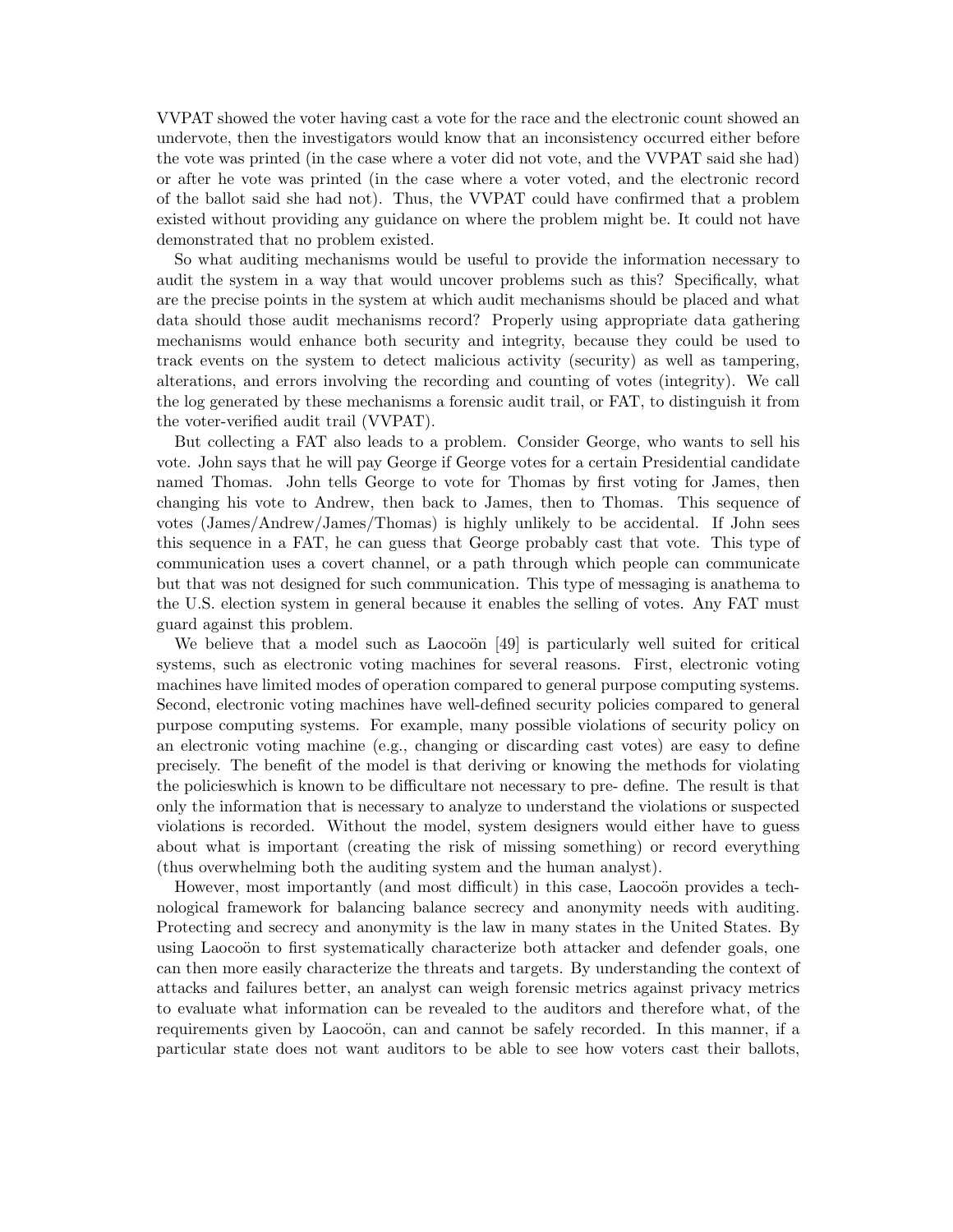the model applies one set of constraints. Alternatively, if a state has no such laws, determines that that the auditors are trusted, or establishes procedural mechanisms to provide protection to preserve anonymity, a different set of privacy constraints could be applied.

However, it is also clear that Laocoön alone is insufficient, and needs to be combined with a procedural model. For example, the system should be built in such a way that the logging mechanism cannot be bypassed and the logs are tamperproof, or measurably tamper-resistant. This requires the use of a reference monitor-like component and writeonce storage devices. However, even such low-level mechanisms are not 100% reliable, and so they also must be designed to fail in a safe way.

For example, one way to store the logs is to use a transaction-based system that records each transaction to a separate system with a separate (and perhaps even more rigorous) security domain. A transaction on the primary system cannot proceed without acknowledgment of receipt by the logging system. However, if the link between the two is broken, the primary system should stop functioning. This is vulnerable to a denial-of-service attack, of course, but certain jurisdictions may find this more desirable than over-votes or other actions proceeding without being logged.

And, regardless, the model must also account for procedural elements that humans must follow outside of any technical context. Therefore, the design of an audit system should begin with voting machine requirements, which we have previous discussed. The research questions that we previously posed also drive the construction of the forensic model by giving a starting point for understanding what the system looks like when it's running as it is intended, when it is running in violation of its original intention, and what elements of the system could cause a transition between those two state spaces.

## 7: Conclusions

The need for a common language for computer forensics is clear. Computer forensics lags behind other forensic disciplines in part due to insufficient dialogue between researchers and practitioners, and the result is that science—a fundamental component of forensics—is largely absent from computer forensics. An ability to communicate about the challenges of each side will ultimately help bring scientific method [43, 44] to computer forensics in the way that it exists in other forensic disciplines, such as DNA analysis where the statistics and science regarding the accuracy of the tests is well-understood.

The problems that can be answered through the collaboration of forensic practitioners and computer scientists by understanding each other's goals, building complete models of systems and procedures, and then implementing those systems and following the procedures, include the following:

- 1. How accurate is the method used to produce the data?
- 2. How accurate is the method used to analyze the data?
- 3. What claims can be made about the data?
- 4. What assumptions must be made to make those claims?
- 5. What can we do to reduce the amount of assumptions that must be made to use the data?

We cannot achieve perfection in a world that requires interaction with and interpretation by humans. None of the computer systems will stand on their own without a thorough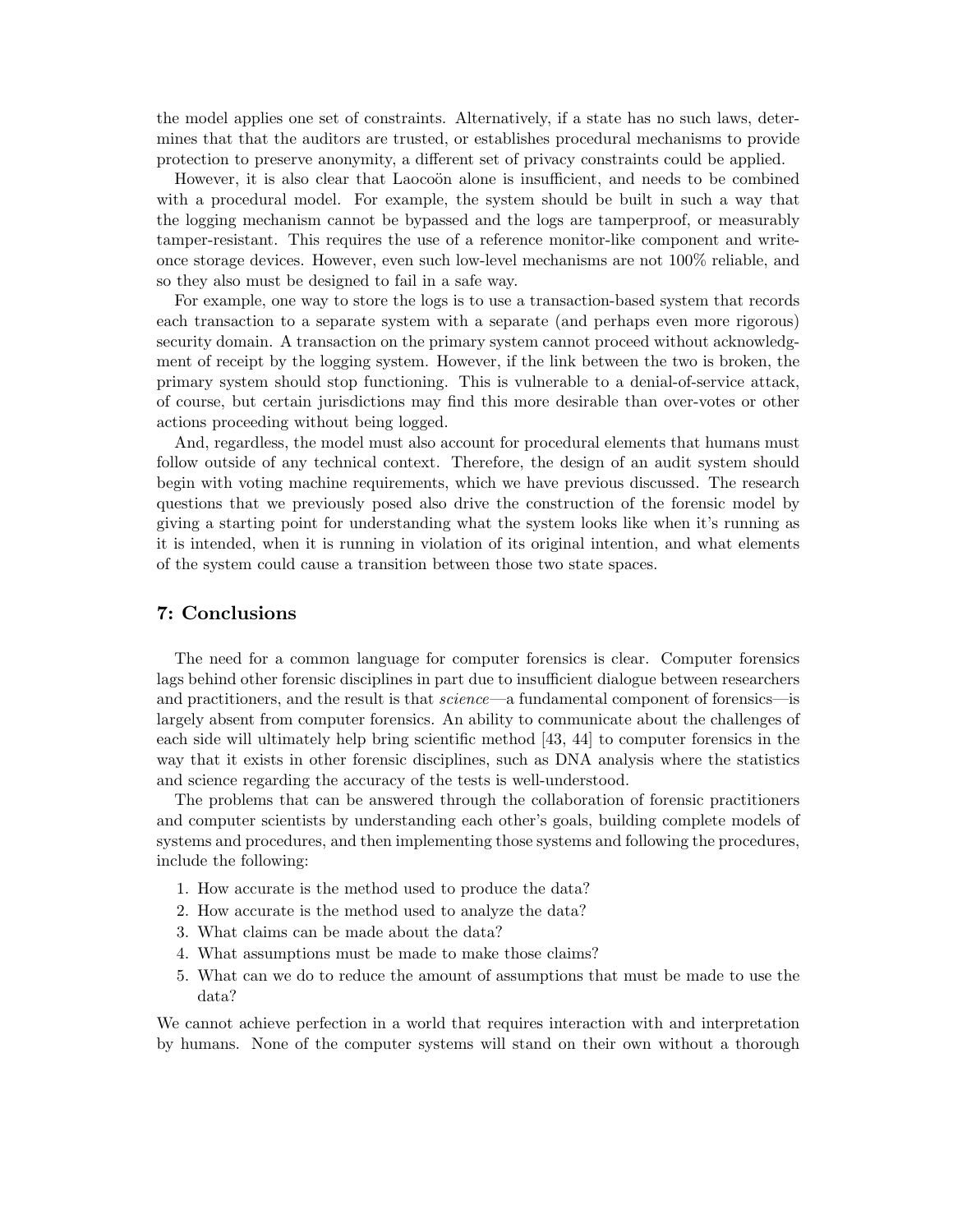analysis of each system to understand and define the limits of the technology and which human procedures support it. But it is essential that we take the realistic steps to contribute to legal systems by way of accurate and valid forensic tools, contributions to democracy by way of designing and implementing unassailable voting systems, and contributions to other disciplines and industries that assume that the work of computer scientists has been scientifically supported to a much greater extent than it actually has.

#### 8: Acknowledgements

The authors wish to thank Fred Chris Smith for his help in understanding the legal issues that we present in this paper, and also Becky Bace, Todd Heberlein, Michael Losavio, and Chris Wee for inspiring us to think outside the box about the many, varied uses of forensics in the "real" world.

### References

- [1] New Oxford American Dictionary. Oxford University Press, Second edition, May 2005.
- [2] R. Abdulrahim. Results of Goshen school vote on \$70M bond are lost forever. Times Herald-Record, December 6 2007.
- [3] E. Allman. Personal conversations, January 2005.
- [4] J. P. Anderson. Computer Security Threat Monitoring and Surveillance. Technical report, James P. Anderson Co., Fort Washington, PA, April 1980.
- [5] M. W. Andrew. Defining a Process Model for Forensic Analysis of Digital Devices and Storage Media. In Proceedings of the 2nd International Workshop on Systematic Approaches to Digital Forensic Engineering (SADFE), pages 16–30, Seattle, WA, April 2007.
- [6] M. Bishop. A Model of Security Monitoring. In Proceedings of the Fifth Annual Computer Security Applications Conference (ACSAC), pages 46–52, Tucson, AZ, December 1989.
- [7] M. Bishop. Computer Security: Art and Science. Addison-Wesley Professional, Boston, MA, 2003.
- [8] M. Bishop and D. Wagner. Risks of E-Voting. Communications of the ACM, 50(11):120, November 2008.
- [9] M. Bishop et al. UC Red Team Report of California Secretary of State Top-to-Bottom Voting Systems Review, 2007.
- [10] D. Bonyun. The Role of a Well-Defined Auditing Process in the Enforcement of Privacy and Data Security. In Proceedings of the 1980 IEEE Symposium on Security and Privacy, 1980.
- [11] F. Buchholz. Pervasive Binding of Labels to System Processes. PhD thesis, Purdue University, 2005.
- [12] F. P. Buchholz and C. Shields. Providing process origin information to aid in computer forensic investigations. Journal of Computer Security, 12(5):753–776, September 2004.
- [13] B. Carrier. File System Forensic Analysis. Addison Wesley Professional, 2005.
- [14] B. Carrier and E. H. Spafford. Getting Physical with the Digital Investigation Process. International Journal of Digital Evidence, 2(2), Fall 2003.
- [15] B. D. Carrier. A Hypothesis-Based Approach to Digital Forensic Investigations. PhD thesis, Purdue University, 2006.
- [16] A. L. Cowan. Teacher Faces Jail Over Pornography on Class Computer. New York Times, February 14 2007.
- [17] G. W. Dunlap, S. T. King, S. Cinar, M. A. Basrai, and P. M. Chen. ReVirt: Enabling Intrusion Analysis through Virtual-Machine Logging and Replay. In *Proceedings of the 2002 Symposium on* Operating Systems Design and Implementation (OSDI), 2002.
- [18] M. W. Eichin and J. A. Rochlis. With Microscope and Tweezers: An Analysis of the Internet Virus of November 1988. In Proceedings of the 1989 IEEE Symposium on Security and Privacy, Oakland, CA, 1989.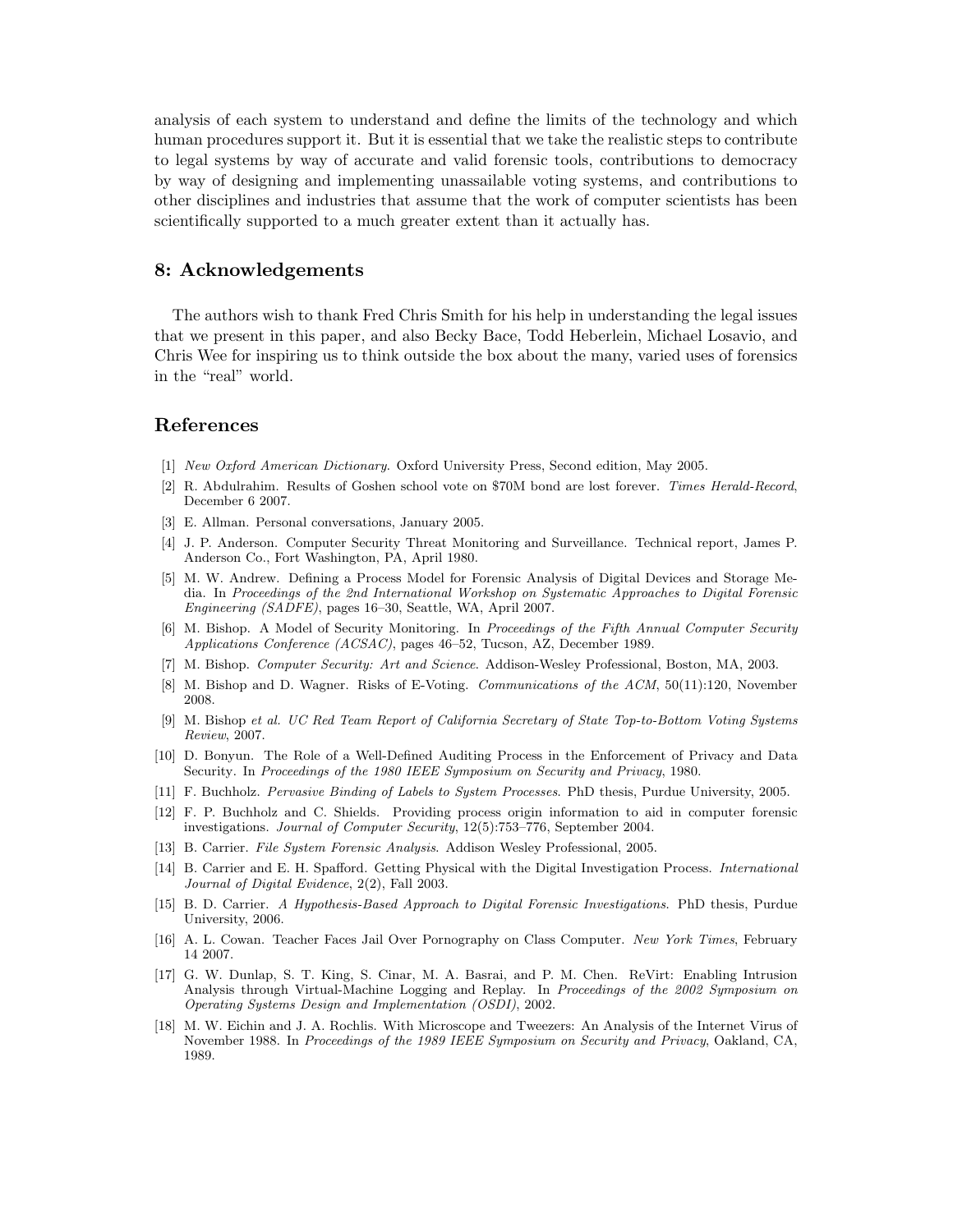- [19] B. E. Endicott-Popovsky, J. D. Fluckiger, and D. A. Frincke. Establishing Tap Reliability in Expert Witness Testimony: Using Scenarios to Identify Calibration Needs. In Proceedings of the 2nd International Workshop on Systematic Approaches to Digital Forensic Engineering (SADFE), pages 131–144, Seattle, WA, April 2007.
- [20] D. Farmer and W. Venema. Forensic Discovery. Addison Wesley Professional, 2004.
- [21] R. P. Feynman. The Feynman Lectures on Physics, volume 1, chapter 1: Atoms in Motion. Addison-Wesley, 1964.
- [22] R. Gardner, S. Garera, and A. D. Rubin. On the difficulty of validating voting machine software with software. In Proceedings of the 2nd USENIX/ACCURATE Electronic Voting Technology Workshop (EVT'07), pages 39–54, 2007.
- [23] Gates Rubber Comany v. Bando Chemical Industries, Ltd., et al. 167 F.R.D. 90, U.S. Dist.,. Lexis Nexis 12423, Decided May 1 1996.
- [24] A. H. Gross. Analyzing Computer Intrusions. PhD thesis, University of California, San Diego, Department of Electrical and Computer Engineering, 1997.
- [25] P. Gutmann. Data Remanence in Semiconductor Devices. In Proceedings of the 10th USENIX Security Symposium, 2001.
- [26] D. Hayes (quoting Scott C. Williams, supervisory special agent for the FBI's computer analysis and response team in Kansas City). KC to join high-tech fight against high-tech crimes: FBI to open \$2 million center here. Kansas City Star, page A1, April 26 2002.
- [27] S. A. Hofmeyr, S. Forrest, and A. Somayaji. Intrusion Detection using Sequences of System Calls. Journal of Computer Security, 6:151–180, 1999.
- [28] E. Kenneally. Computer Forensics Beyond the Buzzword. ; login:, 27(4):8-11, August 2002.
- [29] G. H. Kim and E. H. Spafford. The Design and Implementation of Tripwire: A File System Integrity Checker. In Proceedings of the 1994 ACM Conference on Communications and Computer Security (CCS), November 1994.
- [30] S. T. King and P. M. Chen. Backtracking Intrusions. ACM Transactions on Computer Systems, 23(1):51–76, February 2005.
- [31] S. T. King, Z. M. Mao, D. G. Lucchetti, and P. M. Chen. Enriching Intrusion Alerts Through Multi-Host Causality. In Proceedings of the 12th Annual Network and Distributed System Security Symposium (NDSS), 2005.
- [32] T. Kohno, A. Broido, and kc claffy. Remote physical device fingerprinting. IEEE Transactions on Dependable and Secure Computing (TDSC), 2(2):93–108, April–June 2005.
- [33] T. Kohno, A. Stubblefield, A. D. Rubin, and D. S. Wallach. Analysis of an Electronic Voting System. In Proceedings of the 2004 IEEE Symposium on Security and Privacy, pages 27–40, 2004.
- [34] B. A. Kuperman. A Categorization of Computer Security Monitoring Systems and the Impact on the Design of Audit Sources. PhD thesis, Purdue University, 2004.
- [35] U. Lindqvist and P. A. Porras. eXpert-BSM: A Host-Based Intrusion Detection System for Sun Solaris. In Proceedings of the 17th Annual Computer Secrity Applications Conference (ACSAC), pages 240–251. IEEE Computer Society, December 10–14 2001.
- [36] Martin Littlefield (Assistant U.S. Attorney, WDNY). Emerging Legal and Forensic Issues for Computer Scientists Teaching Digital Forensics and Information Assurance: The Import of United States v. Garnier. Digital Forensics Working Group 2007 Workshop, June 2007.
- [37] J. McHugh. Testing Intrusion Detection Systems: A Critique of the 1998 and 1999 DARPA Intrusion Detection System Evaluations as Performed by the Lincoln Laboratory. ACM Transactions on Information and System Security (TISSEC), 3(4):262–294, November 2000.
- [38] S. Narayanasamy, G. Pokam, and B. Calder. BugNet: Continuously Recording Program Execution for Deterministic Replay Debugging. In Proceedings of the 32nd International Symposium on Computer Architecture (ISCA), June 2005.
- [39] National Institute of Standards and Technology (NIST). Computer forensic tool testing program. http://www.cftt.nist.gov/.
- [40] National Institute of Standards and Technology (NIST). Deleted File Recovery Specifications Draft Report. http://www.cftt.nist.gov/DFR-Specification-SC.pdf, January 19 2005.
- [41] W. Osser and A. Noordergraaf. Auditing in the Solaris Operating Environment. Sun Microsystems, Inc., February 2001.
- [42] S. Peisert. Forensics for System Administrators. ;login:, 30(4):34–42, August 2005.